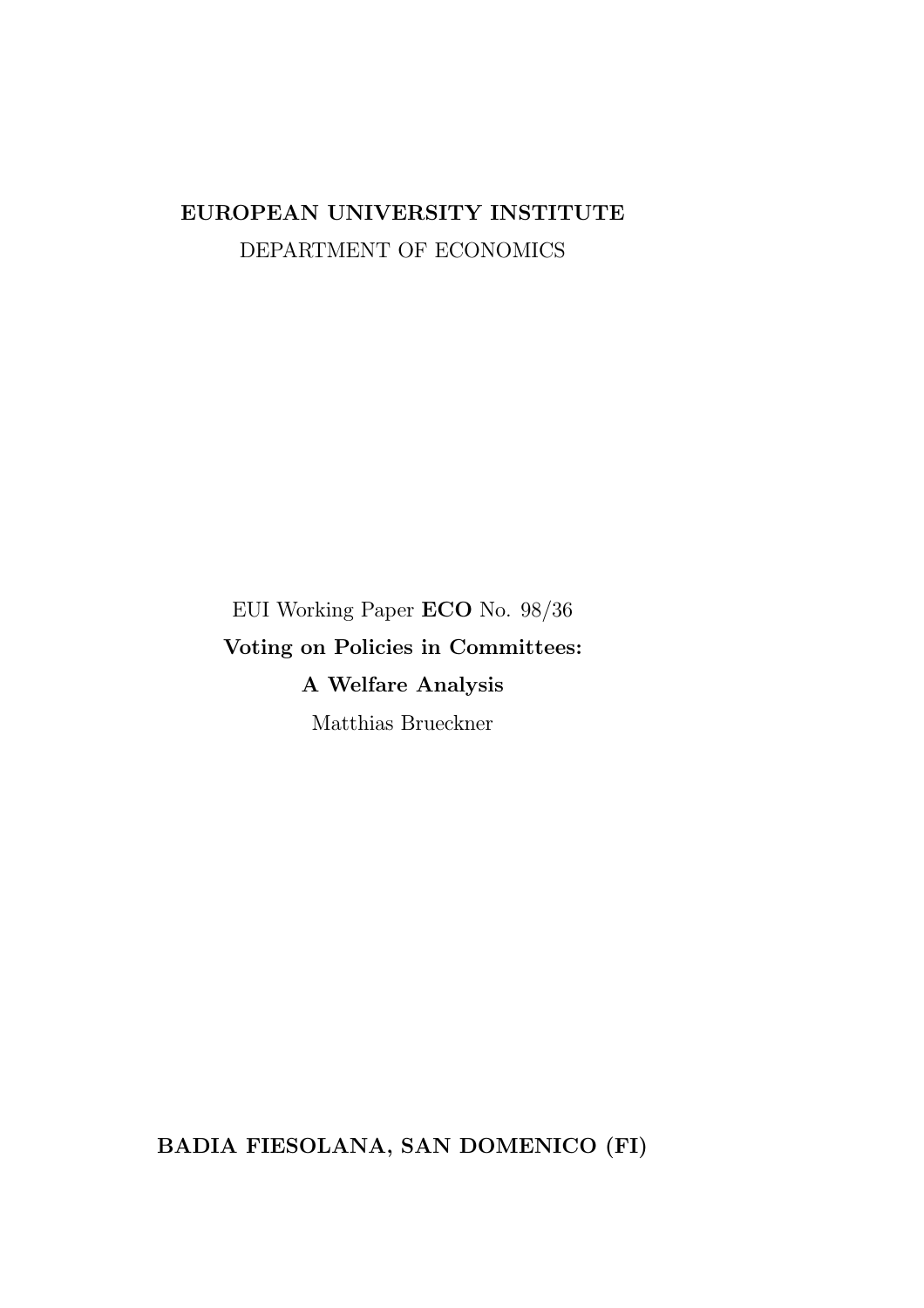All rights reserved.

No part of this paper may be reproduced in any form without permission of the author.

> °c 1998 Matthias Brueckner Printed in Italy in December 1998 European University Institute Badia Fiesolana I-50016 San Domenico (FI) Italy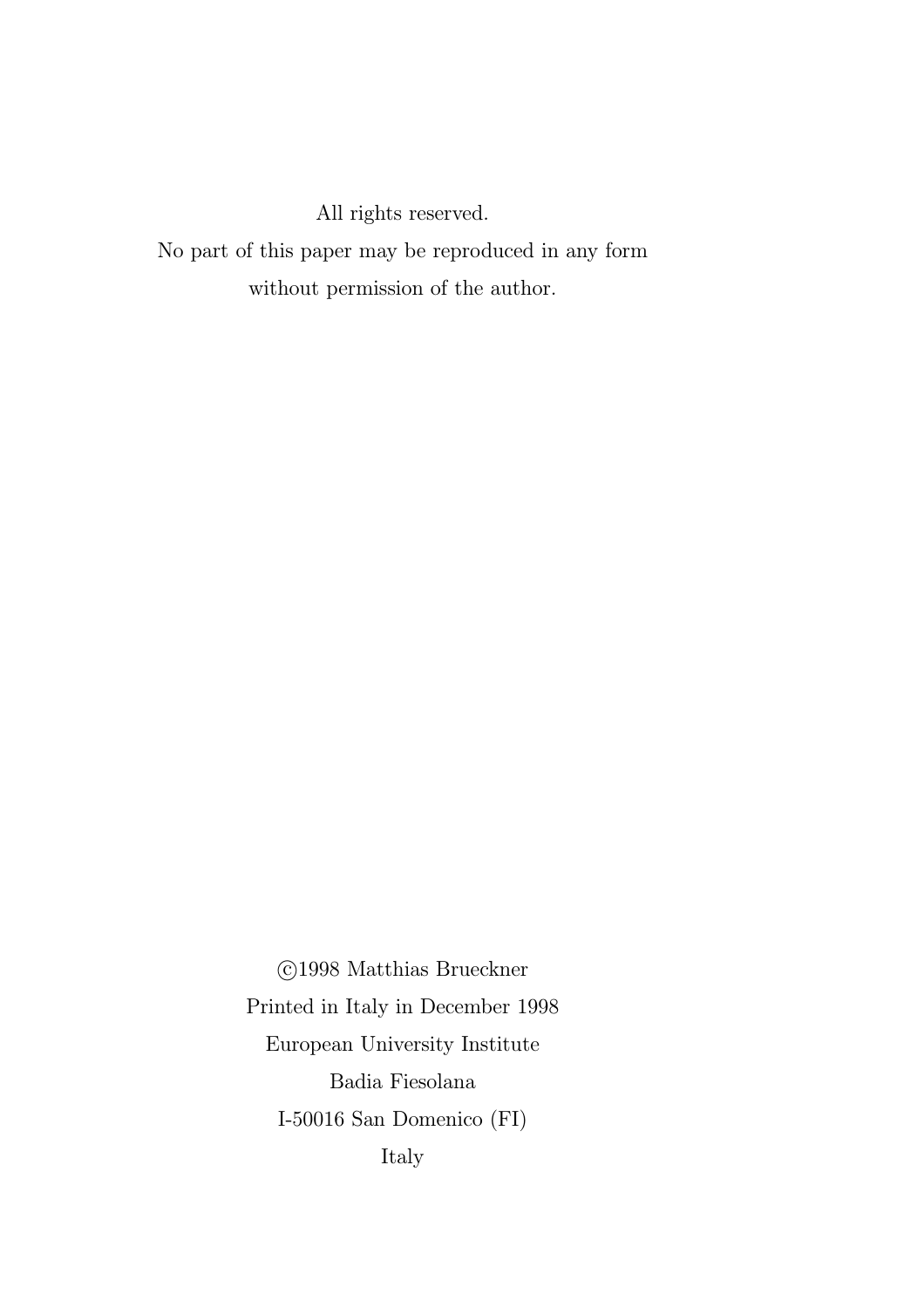# Voting on Policies in Committees: A Welfare Analysis

Matthias Brueckner<sup>\*</sup>

31 October 1998

#### Abstract

This paper considers committees of n players that vote by (weighted) majority on policies that are binding for all members. The voting mechanism is implemented before the players learn their preferred policies. I derive a formula that measures ex-ante welfare and utility of such a committee as a function of the vote allocation. It will be shown that the simple one-player-one-vote rule is welfare maximizing if every player has the same weight in the social welfare function. For the case of different welfare weights numerical examples show that it might be optimal to include player with zero welfare weights in a committee.

Keywords: Voting, committees, welfare JEL classification: C71, D71, D72

<sup>¤</sup>E-Mail: brueckne@datacomm.iue.it

I would like to thank my supervisor Ramon Marimon and my collegues in Florence, especially Klaus Adam, for very helpful suggestions, comments and discussions. I am also grateful for useful comments from participants of the WG-7 workshop in Mariehamn, the EEA and ESEM meetings in Berlin and the ASSET meeting in Bologna.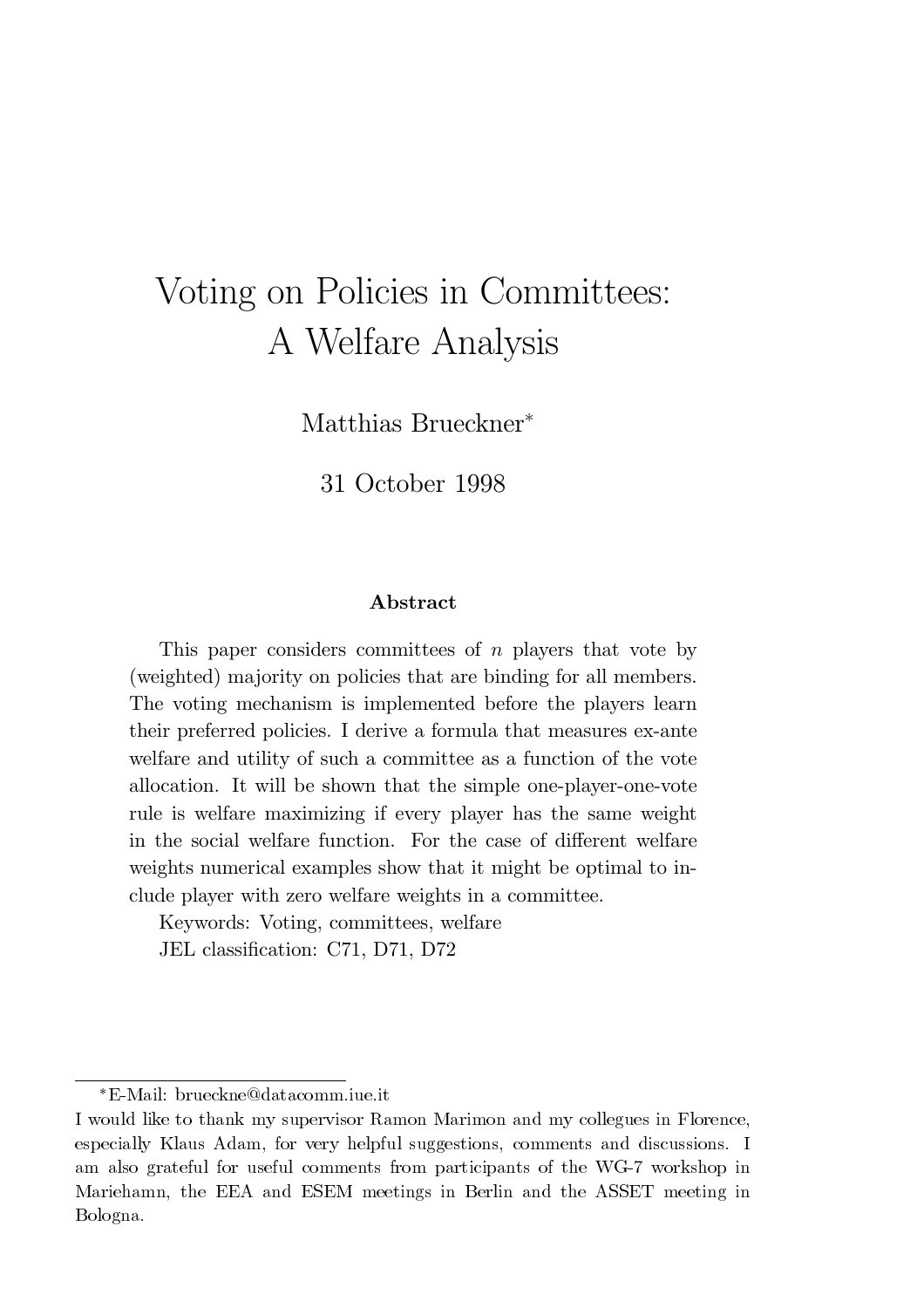## 1 Introduction

Most decisions on policy issues are made by voting within committees, e.g. parliaments or councils of supranational or national institutions (as the EU council or central bank councils). The members of a committee represent usually some constituencies which consist of agents with heterogenous preferences. Hence the committee members will have diverging interests as well. Moreover, the preferences are normally only private information. The chosen policies, however, are in general binding for everyone. Under these constraints, the design of a committee involves two important problems. The first one is a problem of representation: How should the members of a committee be elected. The second one, which will be the focus of this paper, is the problem of mechanism design within a committee: Under which rules should decisions be made? This paper provides a welfare analysis of different voting mechanisms available for committees. Moreover, it derives conditions for the optimal design of a committee.

In this paper I introduce a framework that uses an abstract formulation of preferred policies which still delivers an explicit and simple welfare analysis of voting in committees. Preferred policies are modelled as random variables and the utility derived from a common policy is modelled assuming a quadratic loss function. Modelling preferred policies as random variables is a fruitful approach especially for an analysis focussing on the constitutional stage in which the committee is introduced. There a certain voting rule is implemented behind a veil of ignorance, i.e. before the preferences are known. Moreover, it is an appropriate technique to study committees that vote every period over one policy and where the interests of the different players are determined (or at least strongly influenced) by exogenous stochastic variables. An important example is the determination of monetary policy as in the Council of the future European Central Bank [see Brueckner (1997)]. The tool for comparing different committees in this framework is the expected value of an additive social welfare function (SWF). I compare the results with other simple non-voting mechanisms and with the outcome of a joint optimal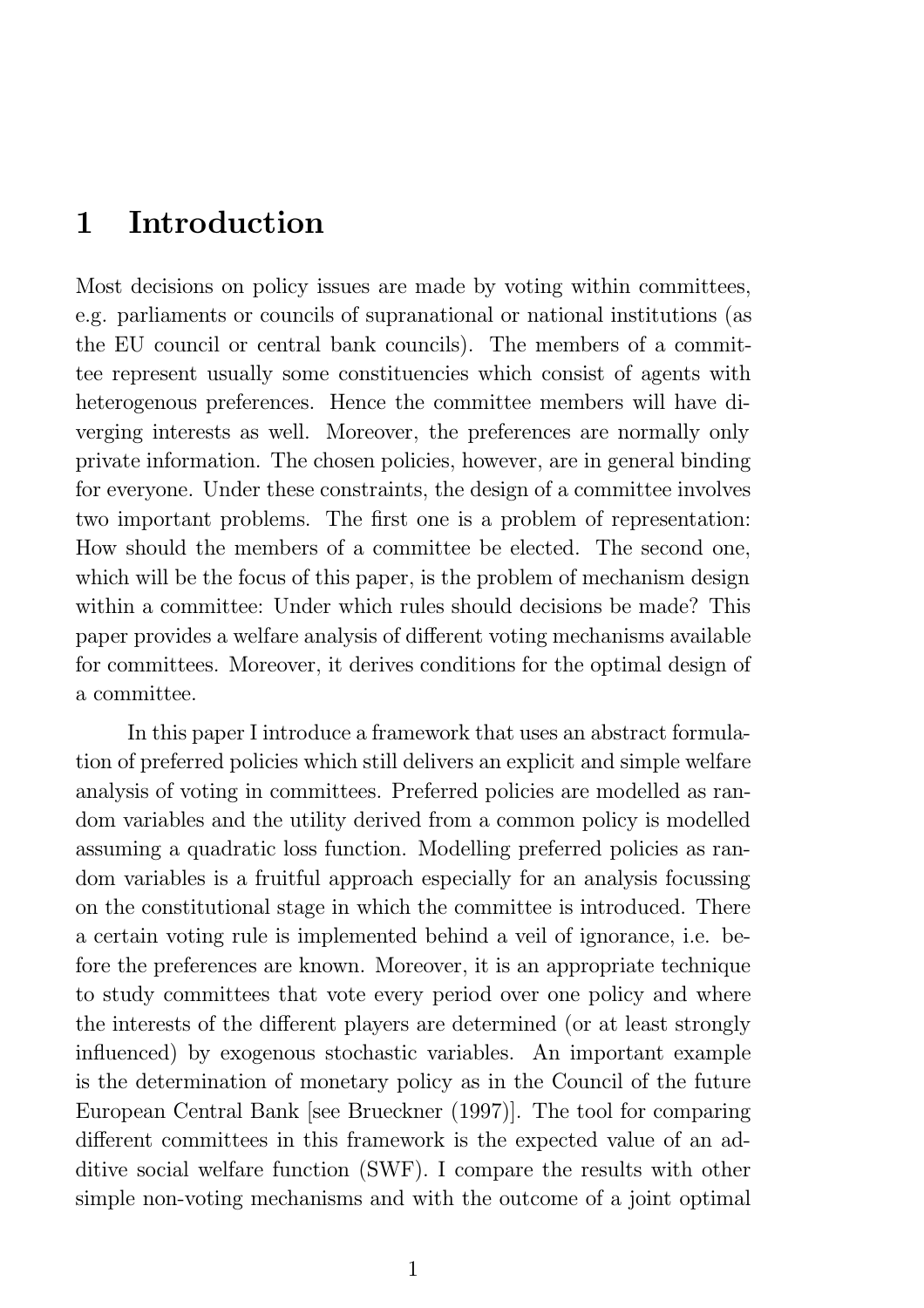decision. The latter is shown to be unfeasible in this model.

The main advantage of the approach adopted in this paper is that it directly measures expected utility of the players and social welfare as a function of the voting mechanism. Hence different mechanisms can easily be ranked according to their welfare effects. Since the assumptions needed for the results are fairly standard in economic analysis, this approach can be seen as an improvement on standard methods even if it is more limited in its scope. The most common traditional analytical tools for an analysis of voting in committees are power indices  $(PI)^1$ , spatial voting models<sup>2</sup> and, more general, the theory of voting as part of the social choice literature<sup>3</sup>. One main drawback of PI is that they measure the influence on decisions and not the utility derived from the decisions. Hence they are especially insufficient for a welfare analysis when there is voting over common policies. Spatial voting models analyze decisions when preferences of the players are given and are hence not suitable if one is interested in committees that work in a stochastic environment. Moreover, as in social choice theory in general the focus is more on the equilibrium decisions and less on their welfare effects, which is partly due to the fact that this literature works primarily only with ordinal preference relations.

The remainder of the paper is as follows. Section 2 presents the general model of the preferences. For this environment the joint optimal decision is characterized and it is illustrated why this decision is not feasible. Two simple decision mechanisms (dictator mechanism and a fixed policy mechanism) are presented as benchmark cases. In section 3 a specific voting mechanism is introduced. Due to the restriction on the domain of preferences in this paper, this mechanism leads to the standard median voter result for equilibrium policies. In section 4 I analyze how expected social welfare depends on the vote allocation in the committee. I develop a formula for the general case where the voting weights can be different across players. Moreover, I illustrate as well why PI are

<sup>&</sup>lt;sup>1</sup>See Straffin (1995) for a survey.

<sup>&</sup>lt;sup>2</sup>See e.g. Enelow and Hinich  $(1984)$ 

<sup>3</sup>See especially Miller (1995) and Moulin (1995).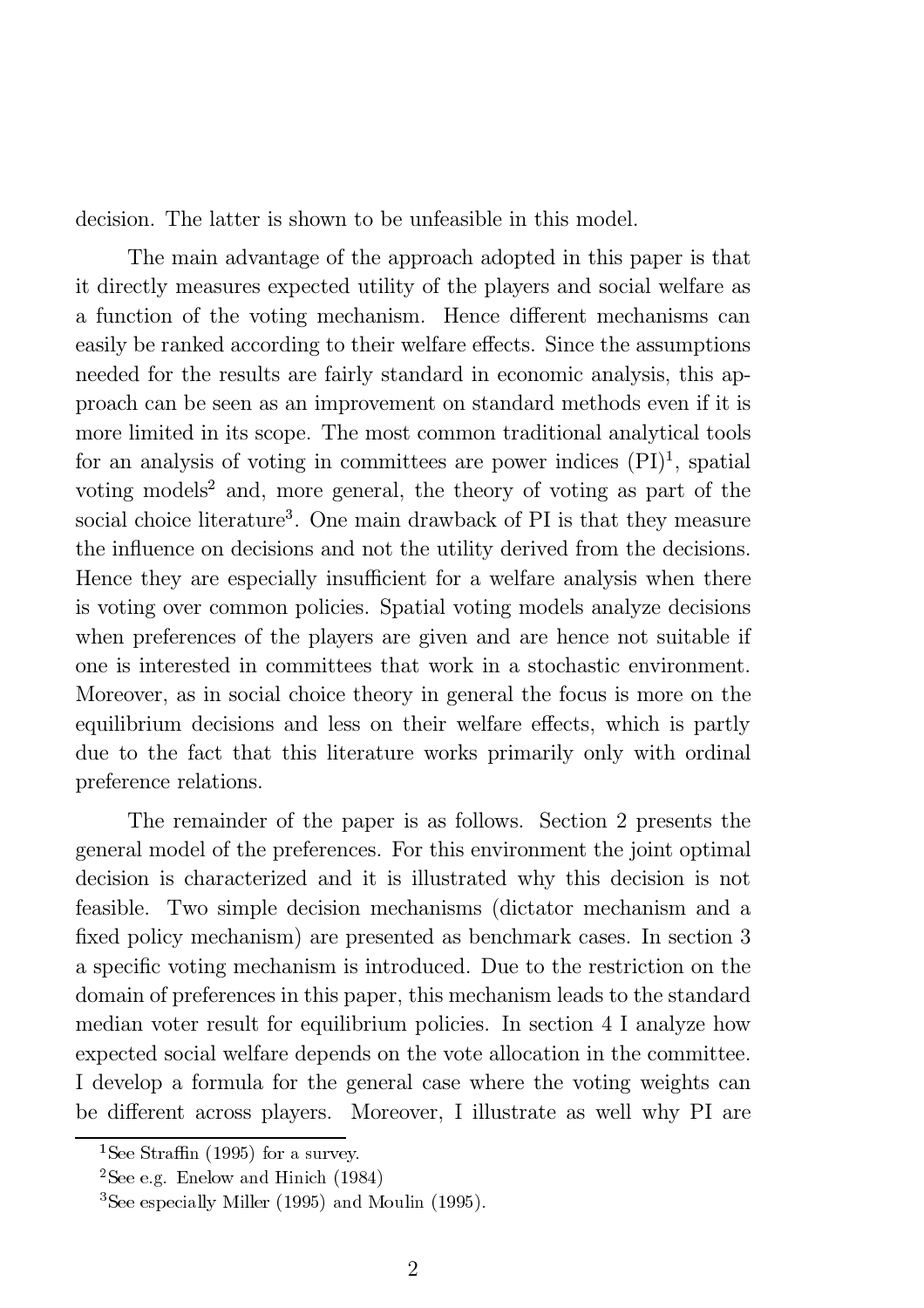insufficient for a welfare analysis of this type. Section 5 characterizes the welfare maximizing vote allocation for different SWF. I will show that if every player has the same weight in the SWF, the vote allocation that maximizes expected welfare is one where every player has one vote. In the sequel I provide a complete analysis for small committees (up to 5 members) and an example for a large voting body. Hereby I illustrate how an optimal vote allocation can be derived as well in the case where the players have different weights in the SWF. By example I show that it might be welfare improving to include players in the committee who have no weight in the SWF. Section 6 concludes the paper.

### 2 The Model

The committee consists of  $n$ -players that decide jointly on a one-dimensional policy  $x \in X \subset \mathbb{R}$ . This policy is binding for every player. The decision of forming the committee is taken as exogenously given. Hence it is implicitly assumed that the benefits of deciding jointly on a policy are (ex-ante) higher compared to the case of separate decisions.

The preferences of the members  $i \in N$  over this policy are assumed to be independently uniformly distributed random variables. Formally, they are given by

$$
x_i \sim U[0,1] \quad \forall i
$$
  
\n
$$
E(x_i x_j) = E(x_i) E(x_j) \quad \forall j \neq i,
$$
\n(A1)

This assumption implies that all members are ex-ante identical with respect to their preferred policies. Moreover it says that the preferences are independent across players. The assumption of uniformity eases the analysis considerably. The restriction of the distribution on the interval  $[0, 1]$  is, however, without any loss of generality. In general the approach in this paper can be extended to other distribution functions, that might even differ between players and be correlated. The advantage of the chosen form is that it highlights the main welfare mechanisms of the voting procedure and gives clear cut, easily understandable solutions.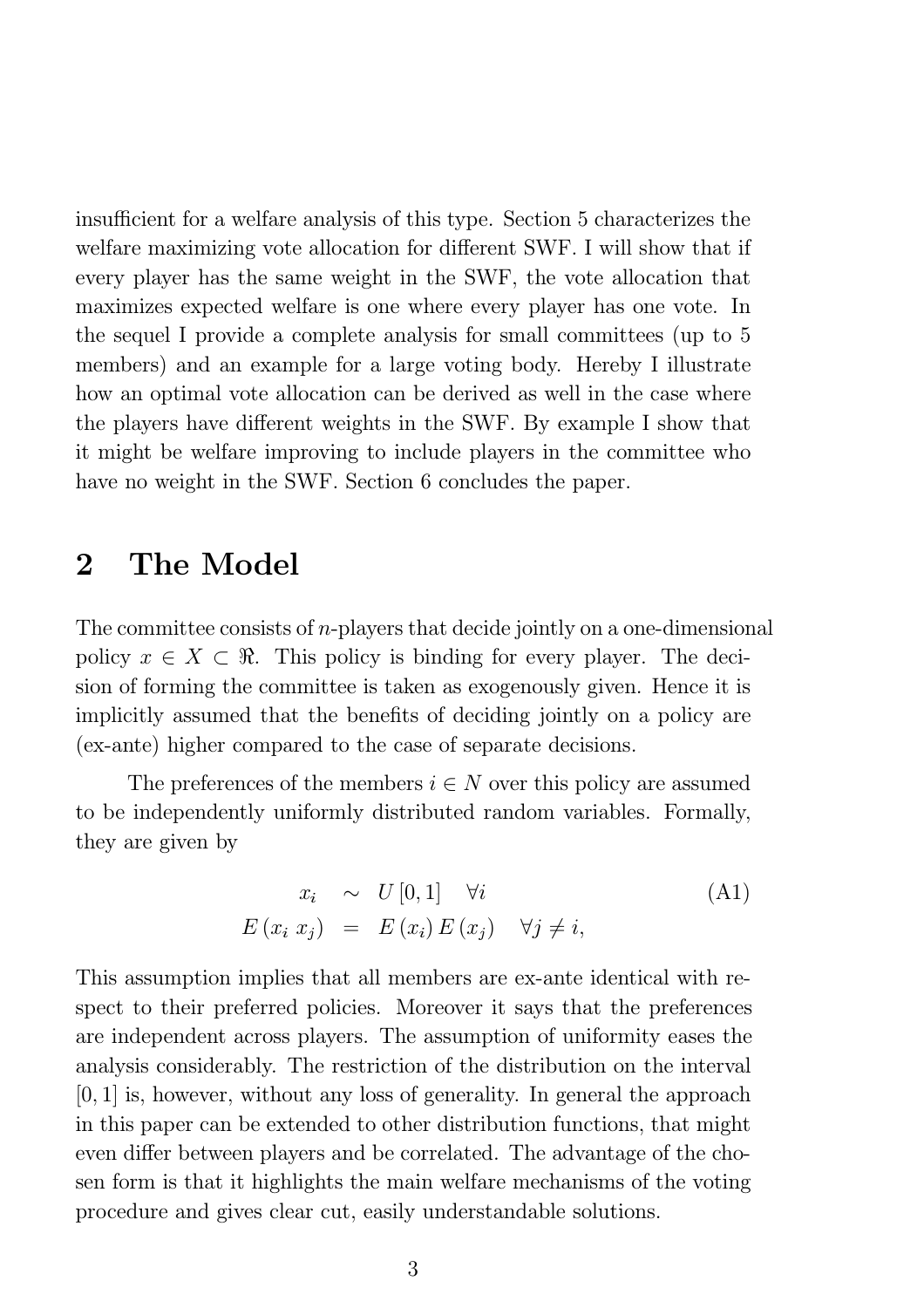The time structure of the model is as follows. In period 0 the distribution of the preferences of all players are common knowledge. The decision mechanism is implemented in this period 0. In the following period every player learns his own preference  $x_i$ , which is assumed to be private information. The players can communicate with each other, but there is no mechanism that can enforce any kind of sidepayments. Then the committee decides according to the chosen mechanism on the policy  $\hat{x}$ .

The ex-post utility of a player  $i \in N$  is given by

$$
U_i = -\left(x_i - x\right)^2\tag{A2}
$$

This is a standard quadratic loss function, the utility loss increases more than proportional in the distance between the own preferred policy and the jointly chosen policy.<sup>4</sup> In period 0, i.e. when the decision mechanism is implemented, expected utility of a player is given by

$$
E(U_i) = E(- (x_i - x)^2) = -E(x_i^2 + x^2 - 2x_ix).
$$
 (1)

It is easy to show that under  $(A2)$  the preferences  $x_i$  can be normalized on any interval without loss of generality as long as  $x$  is normalized in the same way.

In the following I will consider additive social welfare functions (SWF). In the general case the players might have different weights in the SWF. Ex-post welfare is then given as

$$
W = \sum_{i \in N} \gamma_i U_i = \sum_{i \in N} -\gamma_i (x_i - x)^2, \quad \sum_{i \in N} \gamma_i = 1, \quad \gamma_1 \ge \gamma_2 \ge \dots \ge \gamma_n \ge 0.
$$
\n(A3)

Expected welfare in period 0 is

$$
E(W) = \sum_{i \in N} \gamma_i E\left(-\left(x_{i,t} - x_t\right)^2\right) = -\sum_{i \in N} \gamma_i E\left(x_i^2 + x^2 - 2x_i x\right) \tag{2}
$$

<sup>&</sup>lt;sup>4</sup>Some results in this paper depend quite crucial on this assumption. I belief that a function with increasing marginal losses is more realistic than one with constant marginal losses.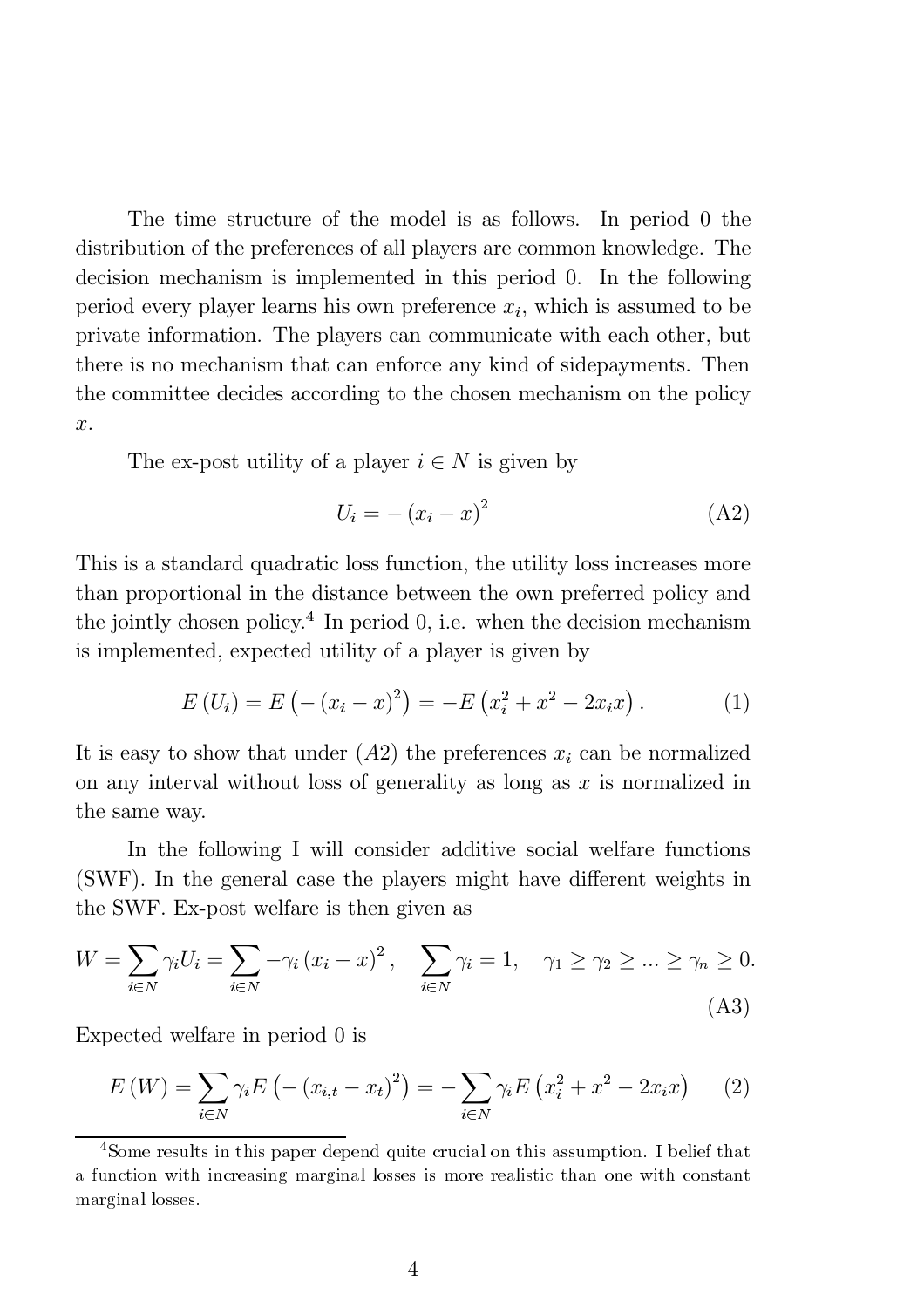The normalization of the welfare weights  $\gamma_i$  and the ordering of the players is made just for convenience. The most simple and standard case is the one of an equally weighted SWF, i.e.  $\gamma_i = \frac{1}{n}$   $\forall i$ . But for committees as in the European Union it is reasonable to allow for different weights in order to incorporate the different size of European countries. The SWF's considered in this paper have the feature that only the committee members and no constituencies choosing the members are taken into account. This can be justified by assuming that members of the committee pursue solely the homogenous interests of the people that choose them. Another justification might be that the welfare effects of the selection mechanisms are not part of the welfare effects of the committee decisions. This restriction is more natural if one considers the formation of supranational institutions as the EU than if one considers the welfare effects of decisions made in national parliaments.

As a benchmark case, consider first the solution for a social planner whose only constraint is that the decisions are binding for every player. Maximizing  $(A3)$  with respect to x shows that the joint optimal decision  $x^*$  equals the weighted mean, where the weights are the those of the SWF. Formally,

$$
x^* = \sum_{i \in N} \gamma_i x_i \tag{3}
$$

Expected welfare in period 0 is given by the following lemma:

Lemma 1 The expected welfare of the joint optimal decision is

$$
E\left(W\right) = -\frac{1}{12}\left(1 - \sum_{i} \gamma_i^2\right)
$$

Proof. Consider a new normalization of the preferences such that the expected value of the preferred policy is equal to zero. Formally,  $x_i' =$  $x_i - \frac{1}{2}$   $\forall i$ . Note that this renormalization does not change the values of the utility functions. We get

$$
E(x_i^2) = \int_{-\frac{1}{2}}^{\frac{1}{2}} x^2 dx = \frac{1}{12}
$$
 (4)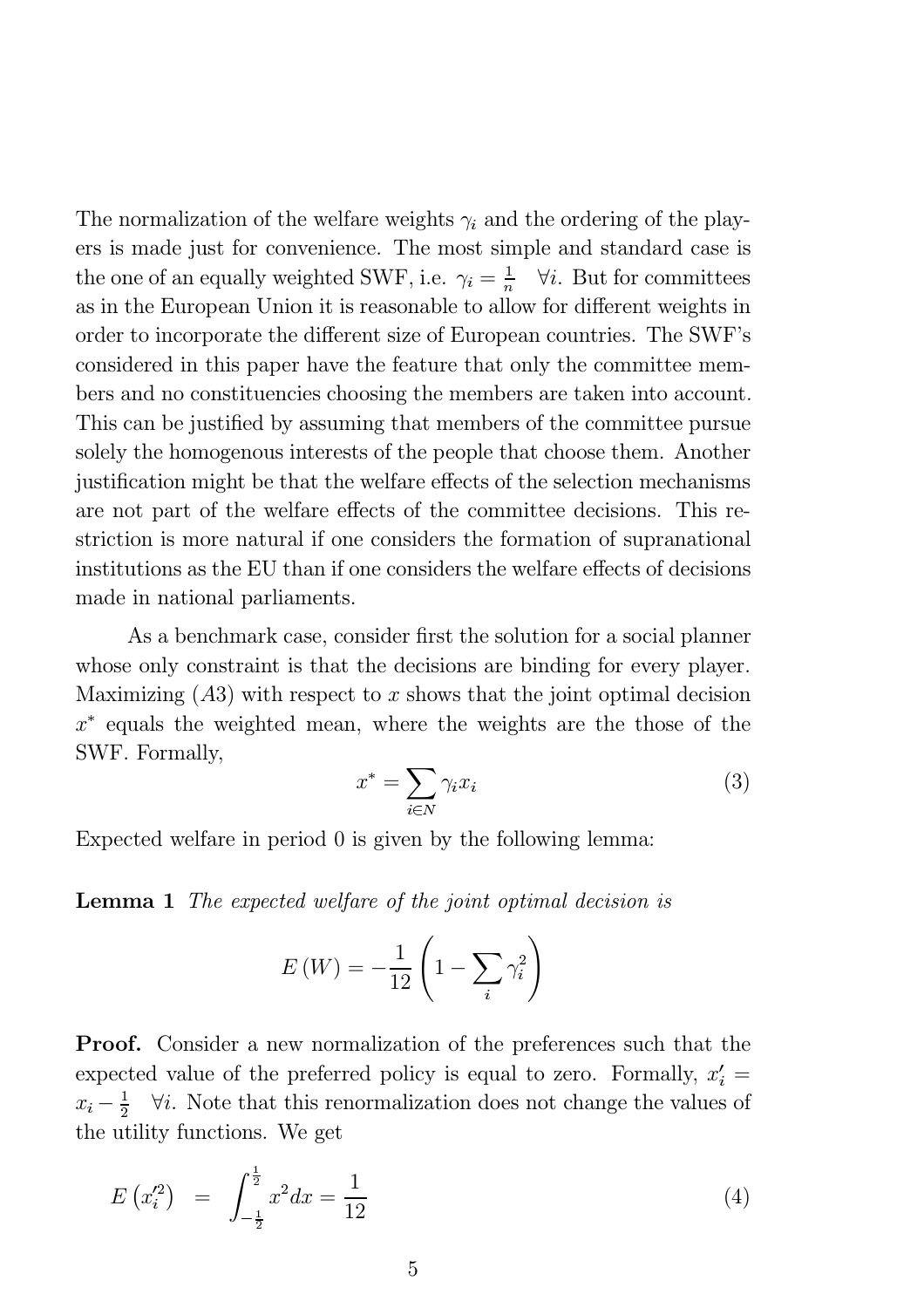$$
E(x'_i x'_j) = E(x'_i) E(x'_j) = 0 \quad \forall j \neq i
$$
  
\n
$$
E(x'^2) = E\left(\left(\sum \gamma_i x'_i\right)^2\right) = E\left(\sum_i \gamma_i^2 x'^2_i + \sum_i \sum_{j \neq i} \gamma_i \gamma_j x'_i x'_j\right)
$$
  
\n
$$
= \sum_i \gamma_i^2 E(x'^2_i) = \frac{1}{12} \sum_i \gamma_i^2
$$
\n(6)

$$
E(x'_ix') = E\left(x'_i \sum_{i \in N} \gamma_i x'_i\right) = E\left(\gamma_i x'^2_i + \sum_{j \neq i} \gamma_j x'_i x'_j\right) = \frac{\gamma_i}{12} \tag{7}
$$

From this it follows that

$$
E(W) = -\sum_{i \in N} \gamma_i E\left(x_i'^2 + x'^2 - 2x_i' x'\right)
$$
  

$$
E(W) = -\sum_{i \in N} \gamma_i \frac{1}{12} \left(1 + \sum_i \gamma_i^2 - 2\gamma_i\right) = -\frac{1}{12} \left(1 - \sum_i \gamma_i^2\right)
$$

However, it is important to note that this solution is not feasible in the model because we have private information about the preferences and no enforceable contracts for sidepayment mechanisms. Since preferences are single-peaked, we can apply the standard result that the only mechanisms that are strategy-proof (i.e. revealing the true preferences is a dominant strategy) and respect voter sovereignty (i.e. no alternative is a-priori excluded) are median voter schemes.<sup>5</sup> Since the main focus of this paper is the efficiency of decision mechanisms, it is worth to investigate briefly (non voting) mechanisms that violate voter sovereignty.

The first one is the dictator mechanism. With this mechanism one player chooses the policy regardless of the realized preferences of the other players. It is obvious, that from the standpoint of efficiency the best dictator mechanism is the one where the most important player (here player 1) decides, i.e.  $x^d = x_1$ . The following lemma describes the expected welfare of this mechanism.

 $5$ See e.g. Barbera et al.  $(1993)$  or Ching  $(1997)$ .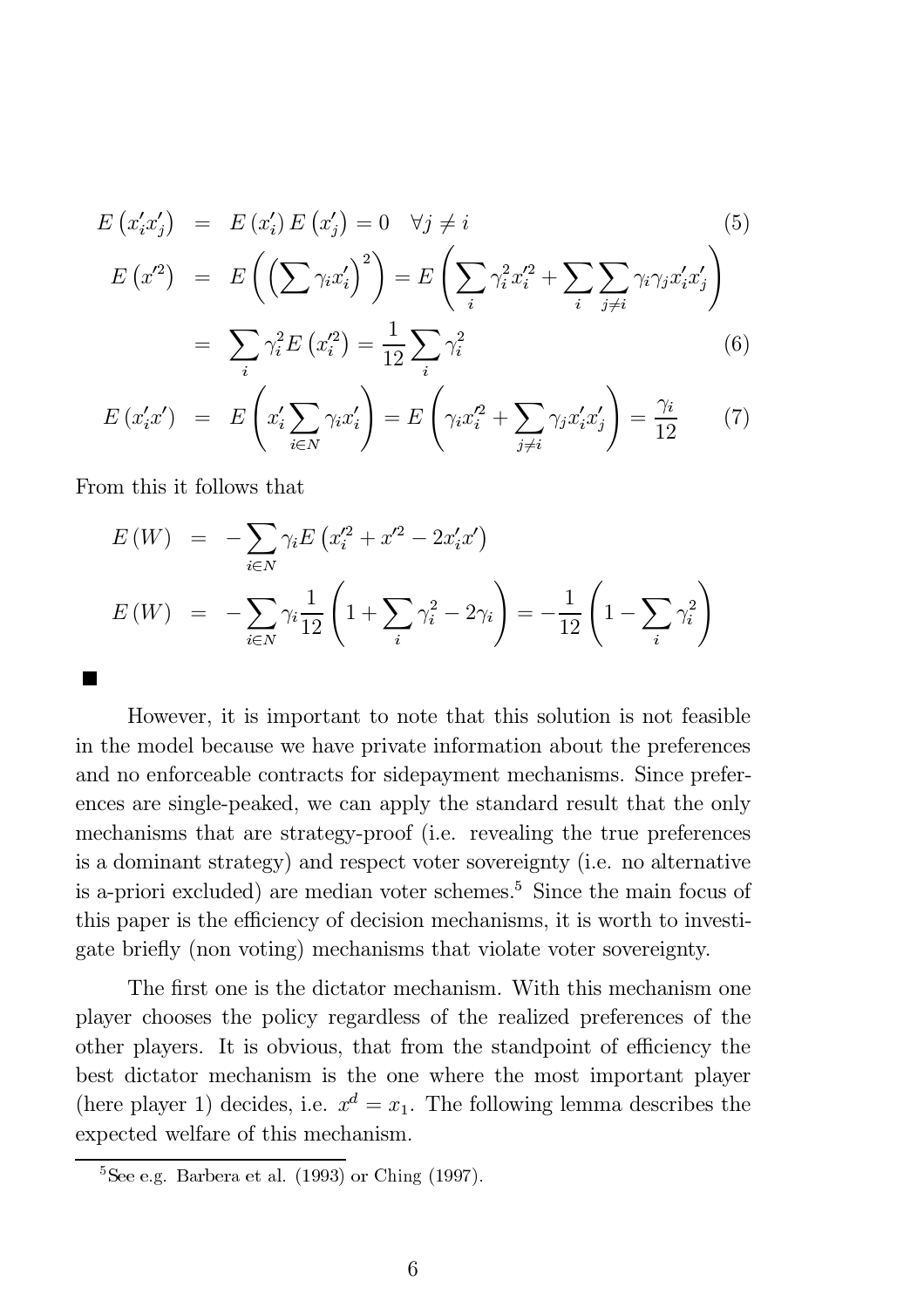Lemma 2 The expected welfare of the optimal dictator mechanism is

$$
E\left(W\right) = -\frac{1}{6}\left(1 - \gamma_1\right)
$$

**Proof.** Consider the same renormalization of preferences as in the proof of lemma 1. Then

$$
E(W) = -\left(\gamma_1 \cdot 0 + \sum_{i=2}^n \gamma_i \left( E\left(x_i'^2\right) + E\left(x_1'^2\right) \right) \right) \tag{8}
$$

$$
= -\frac{1}{6} \left(1 - \gamma_1\right) \qquad \blacksquare
$$

Note that in the case of an equally weighted SWF a random dictator mechanism is one optimal dictator mechanism.

Another simple mechanism is a fixed policy mechanism, i.e.  $x^f = x$ . Obviously, the most efficient fixed policy is  $x = E(x_i) = \frac{1}{2}$ . In this case the result is

**Lemma 3** Expected welfare of the optimal fixed policy is  $E(W) = -\frac{1}{12}$ .

Proof.

$$
E(x_i^2) = \int_0^1 x^2 dx = \frac{1}{3}
$$
 (9)

$$
E(W) = -\sum_{i \in N} \gamma_i E\left(x_i^2 + \frac{1}{4} - 2x_i \frac{1}{2}\right)
$$
  
= 
$$
-\sum_{i \in N} \gamma_i \left(\frac{1}{3} + \frac{1}{4} - \frac{1}{2}\right) = -\frac{1}{12}
$$
 (10)

Since voting is the most common decision mechanism within committees and sidepayments are excluded by assumption, I do not consider mechanisms that might violate strategy-proofness or that rely on transfers among the players. Instead I concentrate in the following on the properties and welfare implications of different voting mechanisms.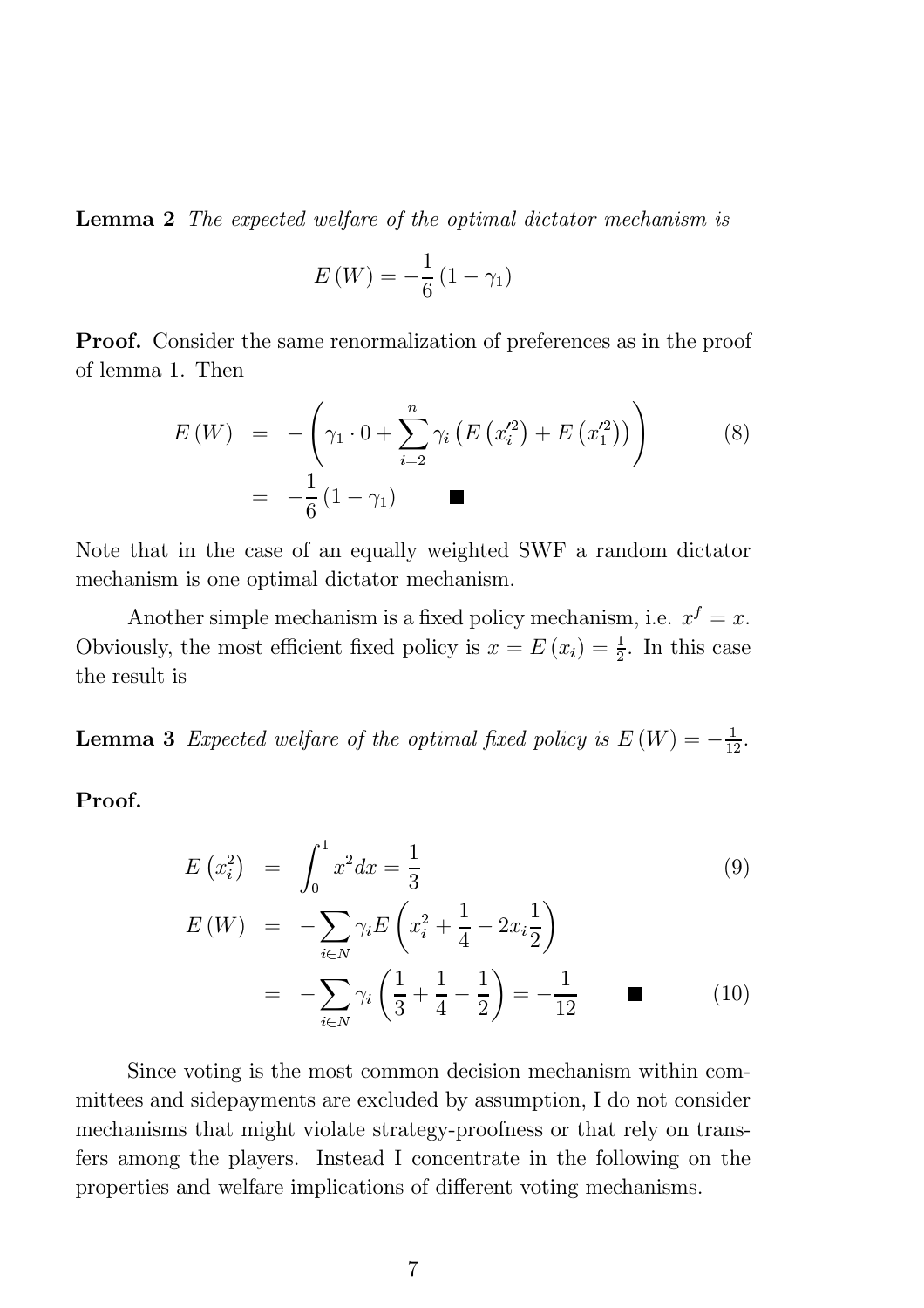### 3 The Voting Mechanism

The decision mechanism that I consider is voting among the member with a weighted majority rule. The set of members (players) in the committee is denoted by  $N$ . The voting game within a committee is described by  $(d, \mathbf{w})$ . The vector of voting weights (or simple the votes)  $\mathbf{w} = (w_1, w_2, ... w_n)$  are chosen at the constitutional stage and remain fixed over time. The value of d gives the decision (majority) rule, i.e. the minimum number of votes required for a majority. A voting game is usually characterized by its coalitional (or characteristic) function, i.e. by a function  $v: 2^N \to \mathbb{R}$  that assigns to every coalition  $S \subseteq N$  a value as its worth. For a voting game  $(d, \mathbf{w})$  this function is given by

$$
v(S) = \begin{cases} 1 \text{ if } w_S = \sum_{i \in S} w_i \ge d \\ 0 \text{ if } w_S = \sum_{i \in S} w_i < d \end{cases} \tag{11}
$$

The number of players in a coalition is denoted by  $s = |S|$ . A coalition is called a minimum winning coalition  $(MWC)$  if there exist at least one player whose exit would turn the coalition from a winning into a loosing coalition. Formally<sup>6</sup>,

S is a *MWC* iff 
$$
(v(S) = 1) \land (\exists i \mid v(S \setminus i) = 0)
$$
. (12)

In addition I make the following two assumptions

$$
v(S) = 1 \Rightarrow v(N \backslash S) = 0 \tag{13}
$$

$$
\nexists i \mid v(\{i\}) = 1 \tag{14}
$$

The first assumption is a natural restriction for committees since it excludes that two distinct coalitions could implement different policies at the same time. The second one serves only for distinguishing a dictator mechanism from a voting mechanism.<sup>7</sup> The easiest decision rule, that will

$$
v(S) = 1 \Longrightarrow v(T) = 1 \quad \forall T \supseteq S \tag{15}
$$

<sup>&</sup>lt;sup>6</sup>For simplicity I write  $S\setminus i$  instead of  $S\setminus\{i\}$ .<br><sup>7</sup>In a simple voting game the condition

always holds. Occasionally any simple game fulfilling  $(13)$  and  $(15)$  is called a committee, see e.g. Peleg (1984).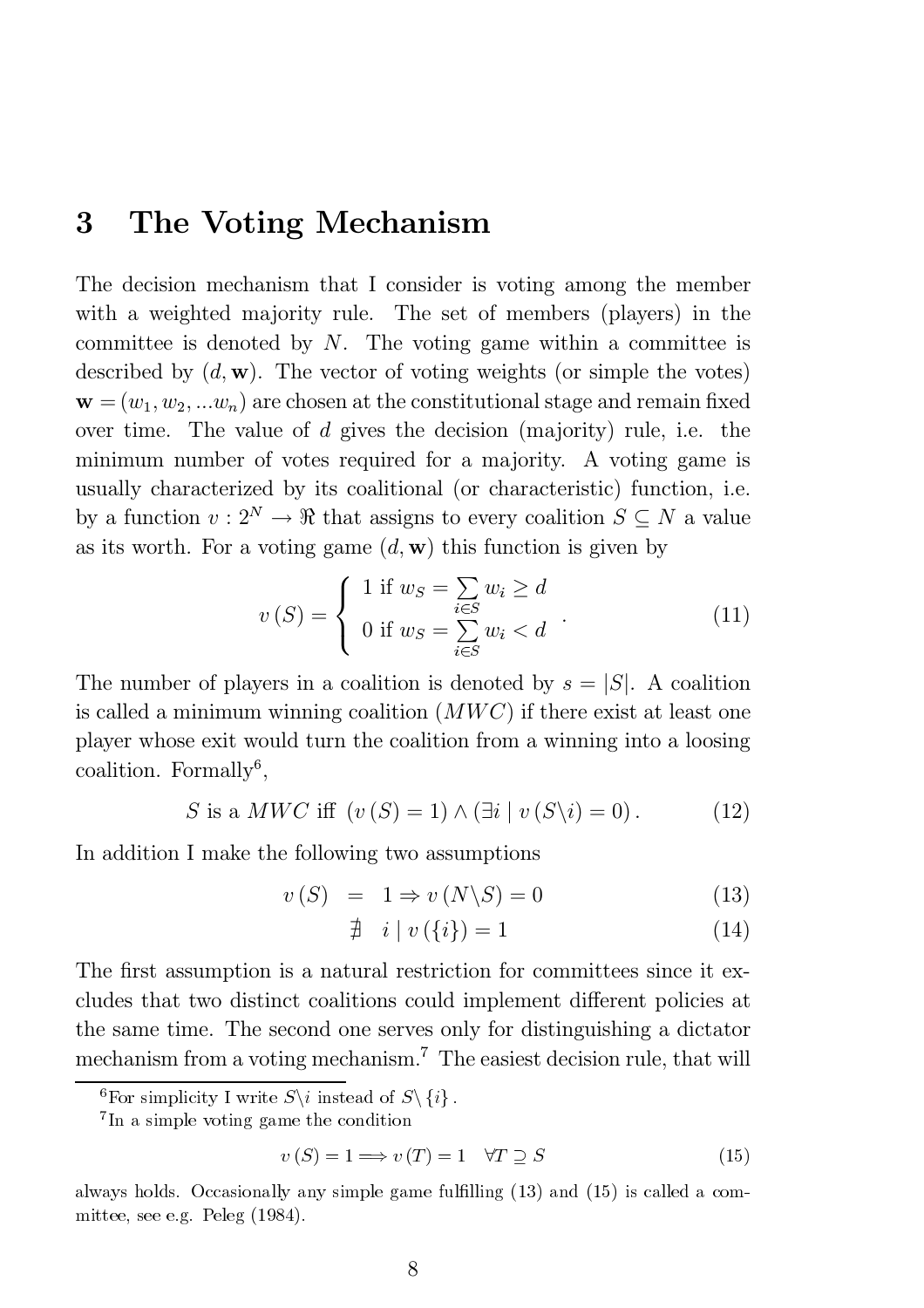play a major rule in the proceeding, is the simple majority rule without possibility for a tie. In this case the voting game is constant-sum in its coalitional function, i.e.

$$
(v(S) = 1) \Leftrightarrow (v(N\backslash S) = 0), \text{ or } (w_S \ge d) \Leftrightarrow (w_{N\backslash S} < d) \quad (16)
$$

The voting mechanism itself is the following multi-stage game. When the committee meets all players learned their preferences. Moreover there is a status-quo policy  $x^q \in X$  which is the policy valid until the committee makes a final decision. There are infinitely many voting rounds, indexed by  $\tau$ . Each voting round occurs an infinitesimally small cost c to every member<sup>8</sup>, which can be thought of as disutility from being in the meeting. At the beginning of each meeting every player announces simultaneously a policy  $x_i^a$  that he wants to be implemented. In each voting round a randomly chosen member makes a proposal  $x_i^p$ . Then voting takes place. Every player votes either 'yes' or 'no'<sup>9</sup>, formally

$$
a_i = \begin{cases} 1 & \text{if 'yes'}\\ 0 & \text{if 'no'} \end{cases}
$$

If a majority votes 'yes', i.e.  $\sum a_i w_i \geq d$ , this policy will be implemented. If  $\sum a_i w_i < d$ , a new round starts and another randomly chosen player (possibly the same) makes a proposal. This procedure continues until a proposal can be implemented.

I first consider that  $d$  is the simple majority rule, i.e. I assume (16) to hold. Under this condition it is straightforward to show that the game has a unique stationary perfect equilibrium. In equilibrium the preferred policy of the median voter is implemented without any delay. The unique stationary perfect equilibrium is characterized by the following proposition:

<sup>&</sup>lt;sup>8</sup>Formally,  $0 < c < \varepsilon$  for any positive number  $\varepsilon$ .

<sup>9</sup>Abstentions are regarded as 'no' votes.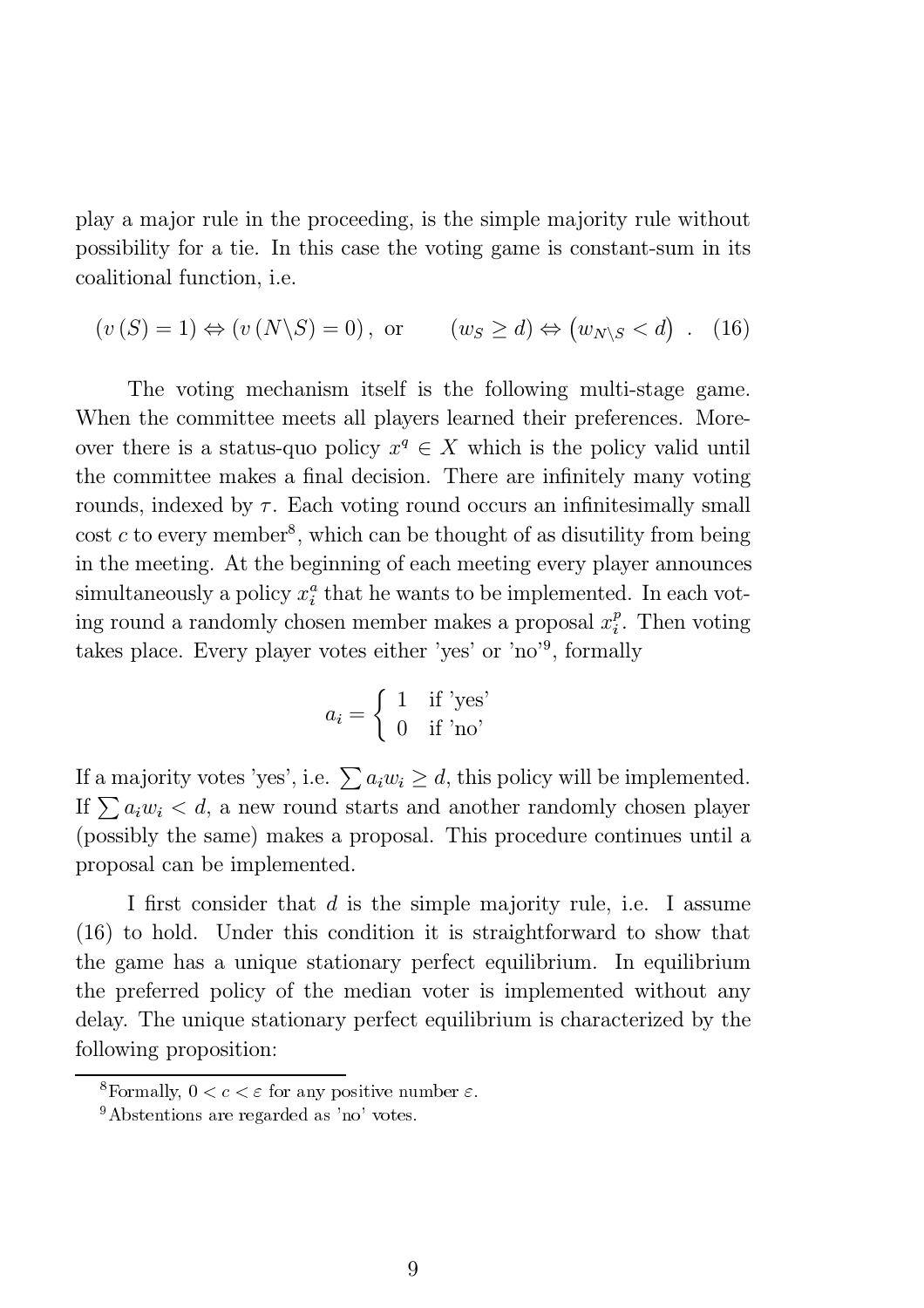Proposition 4 Assume d is the simple majority rule. Then, in the unique stationary perfect equilibrium every player announces his preferred policy, every player proposes the preferred policy of the median voter  $(x_m)$ , this policy is implemented, and every player votes 'yes' if and only if a proposal gives him a utility at least as high as in the equilibrium. Formally

$$
x_i^a = x_i, \quad x_i^p = x_m \quad \forall i, \quad x = x_m
$$
  

$$
a_i(x^p) = \begin{cases} 1 & if \quad |x_i - x^p| \le |x_i - x_m| \\ 0 & if \quad |x_i - x^p| > |x_i - x_m| \end{cases} \quad \forall i.
$$

**Proof.** see appendix  $\blacksquare$ 

It should be noted that due to the single-peakedness of the preferences the median voter theorem applies. Moreover, the implemented policy does not depend on the status-quo policy  $x<sup>q</sup>$ . The introduction of the announcement stage simply avoids time-consuming pairwise voting. Evidently, there are possibly many variants of this voting mechanism that ensure that the preferred policy of the median voter is the chosen policy.

In principle, the voting procedure described above can be applied as well to committees using a supra-majority rule. But in this case the equilibrium depends on the status-quo policy. Moreover, it is possible that multiple stationary perfect equilibria arise. The appendix contains an example illustrating this point. The multiplicity results from the fact that with a supra-majority rule the set of policies that cannot be beaten (if players are rational) by an alternative is (generically) no longer single-valued. To avoid this complication, I concentrate in the following on voting games that fulfill condition  $(16)$ .

### 4 Welfare and Vote Allocation

In this section I derive a formula that measures the welfare effects of a committee. As mentioned above, I restrict the analysis to the case that d is the simple majority rule. The welfare measure I use is the expected value of the SWF in period 0; i.e. when the voting mechanism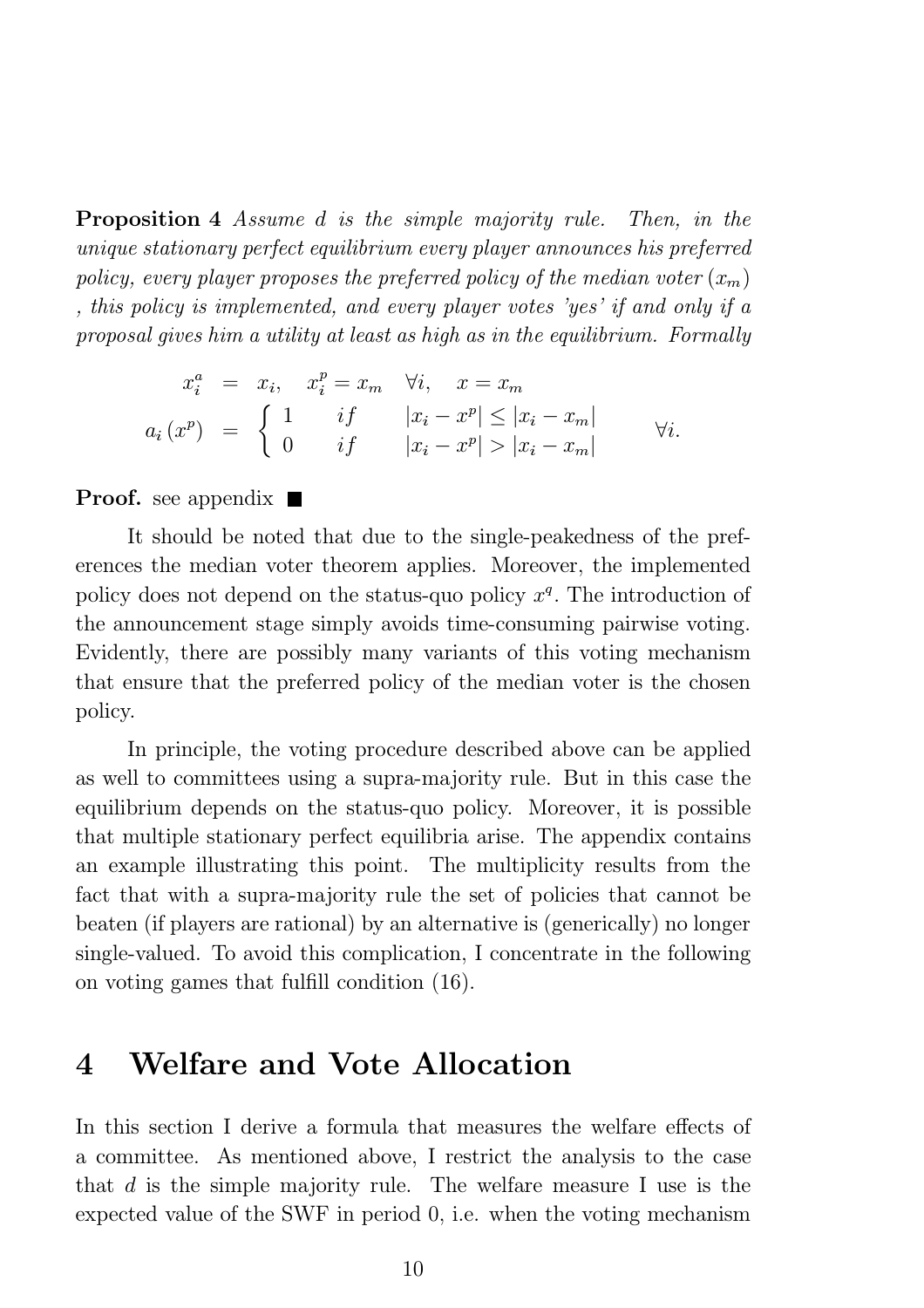is implemented. It is obvious that ex-post (i.e. after the preferences become known) the optimal vote allocation is one that makes the player as the median who is closest to the social optimum, i.e. in our model the weighted mean. But state-dependent vote allocations are excluded from the analysis for reasons of reality.

I start this analysis by regarding the expected utility of an individual player, computing expected welfare afterwards is relatively straightforward. We can rewrite (1) as

$$
E(U_i) = -E(x_i^2) + E(2x_i x_m - x_m^2)
$$
 (17)

These values are functions of the distribution of the preferences and the vote allocation, since these two together determine the distribution of the (weighted) median.

Consider first any ordering of preferences

$$
x_{(1)} < x_{(2)} < \ldots < x_{m} < x_{(m+1)} < \ldots x_{(n)},
$$

where  $x_m$  is the position of the median voter. The density function of the median position for this given ordering is [cf e.g. Mood et al. (1974)]

$$
x_m
$$
 is the position of the median vote. The density function  
edian position for this given ordering is [cf e.g. Wood et al. (  
 $f_{x_m}(x) = \frac{n!}{(m-1)!(n-m)!} [F(x)]^{m-1} [1 - F(x)]^{n-m} f(x)$ 

The density function  $f(x)$  and the corresponding cumulative distribution function are given by  $(A1)$ . Hence we have native distribution<br> $n-m$  (18)

$$
f_{x_m}(x) = \frac{n!}{(m-1)!(n-m)!} x^{m-1} (1-x)^{n-m}
$$
 (18)

From this we get the following three expression for the conditional expected value of  $x_i x_m$ :

$$
E(x_i x_m \mid x_i = x_m) = \int_0^1 x^2 f_{x_m}(x) dx
$$
  
= 
$$
\frac{n!}{(m-1)!(n-m)!} \int_0^1 x^2 x^{m-1} (1-x)^{n-m} dx
$$
  
= 
$$
\frac{n!}{(m-1)!(n-m)!} \frac{(m+1)!(n-m)!}{(n+2)!}
$$
 (19)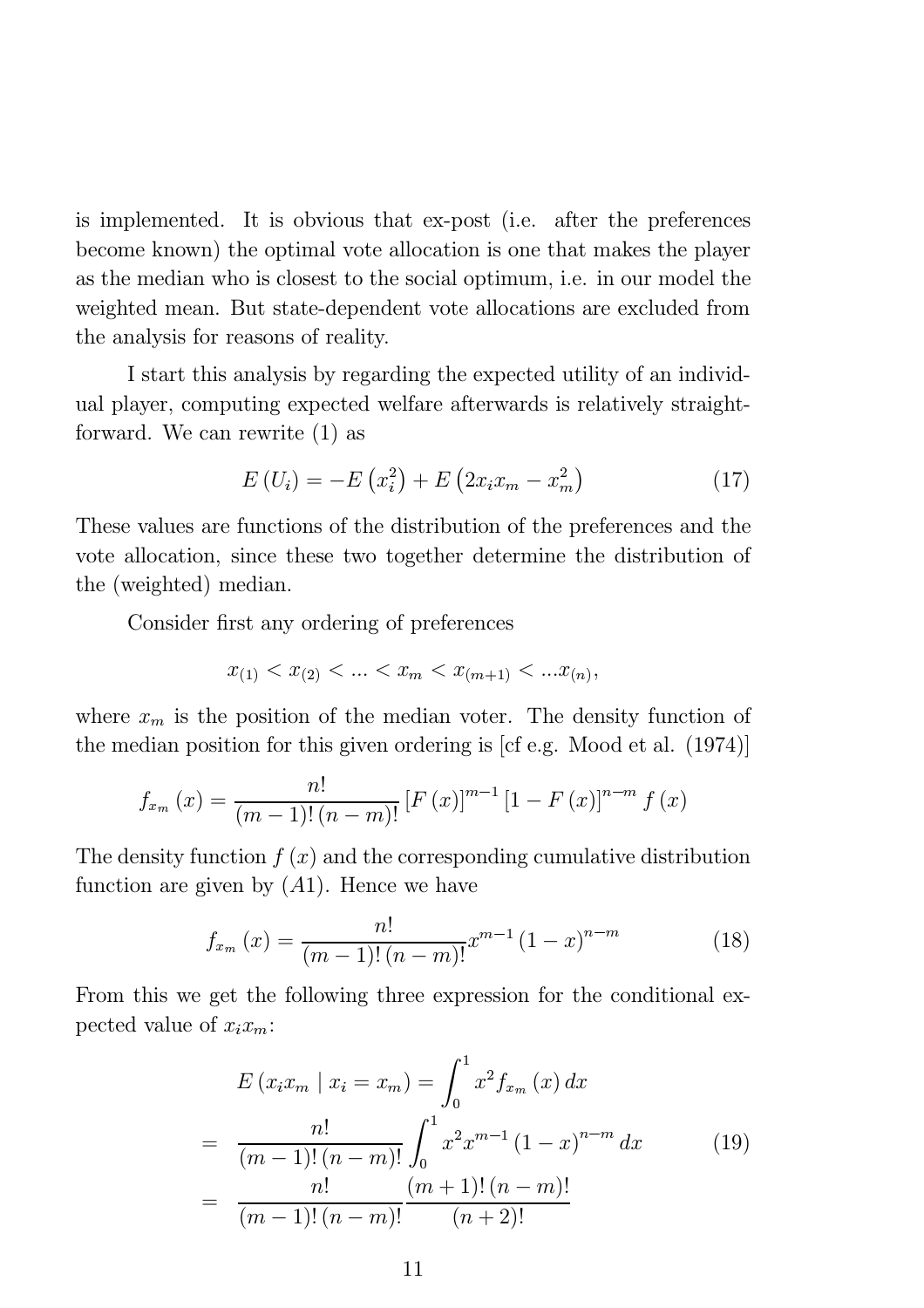$$
E(x_i x_m \mid x_i < x_m) = \int_0^1 \int_0^x \frac{1}{x} yx \, dy \quad f_{x_m}(x) \, dx
$$
\n
$$
= \frac{n!}{(m-1)!(n-m)!} \frac{1}{2} \int_0^1 x^2 x^{m-1} (1-x)^{n-m} \, dx \tag{20}
$$
\n
$$
= \frac{n!}{(m-1)!(n-m)!} \frac{1}{2} \frac{(m+1)!(n-m)!}{(n+2)!}
$$

$$
E(x_i x_m | x_i > x_m) = \int_0^1 \int_x^1 \frac{1}{1-x} xy dy \quad f_{x_m}(x) dx
$$
  
= 
$$
\frac{n!}{(m-1)!(n-m)!} \frac{1}{2} \int_0^1 (x+x^2) x^{m-1} (1-x)^{n-m} dx \qquad (21)
$$
  
= 
$$
\frac{n!}{(m-1)!(n-m)!} \frac{1}{2} \left[ \frac{(m+1)!(n-m)!}{(n+2)!} + \frac{m! (n-m)!}{(n+1)!} \right]
$$

I first consider the case that every player has exactly one vote and that  $n$  is odd. In this case the position of the median is always the same, i.e.  $m = \frac{n+1}{2}$ . Thus equations (19), (20) and (21) simplify to

$$
E(x_i x_m \mid x_i = x_m) = E(x_m^2) = \frac{\frac{n+1}{2} \frac{n+3}{2}}{(n+1)(n+2)} = \frac{n+3}{4(n+2)} \quad (22)
$$

$$
E(x_i x_m \mid x_i < x_m) = \frac{n+3}{8(n+2)} \tag{23}
$$

$$
E(x_i x_m \mid x_i > x_m) = \frac{1}{2} \left( \frac{n+3}{4(n+2)} + \frac{\frac{n+1}{2}}{n+1} \right) = \frac{n+3}{8(n+2)} + \frac{1}{4}(24)
$$

The expected welfare of the voting mechanism where every player has one vote is then given by the following proposition

**Proposition 5** Expected social welfare of a committee fulfilling  $A1, A2, A3$ and (16) where every player has one vote and n is odd is

$$
E\left(W\right) = -\frac{1}{3} + \frac{1}{4} \frac{\left(n+1\right)^2}{\left(n+1\right)^2 - 1} \tag{25}
$$

**Proof.** Consider first expected utility for an individual player (17). We have

$$
E(x_i^2) = \int_0^1 x^2 dx = \frac{1}{3}.
$$
 (26)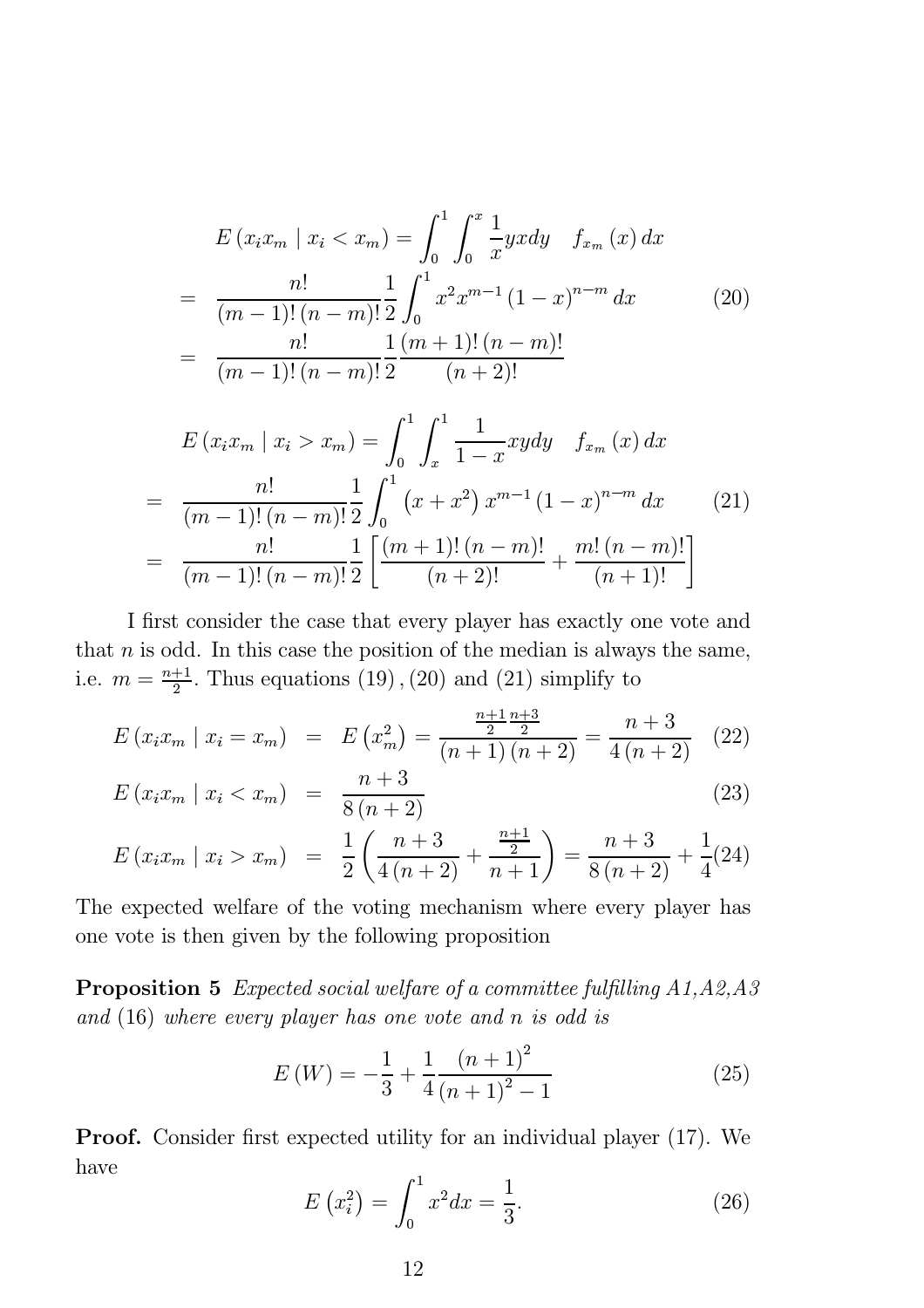For the remaining term we get

$$
E\left(2x_i x_m - x_m^2\right) = \begin{cases} E\left(x_m^2\right) = \frac{n+3}{4(n+2)} \text{ if } x_i = x_m\\ 2\frac{1}{2} \frac{n+3}{4(n+2)} - E\left(x_m^2\right) = 0 \text{ if } x_i < x_m\\ 2\frac{1}{2} \left(\frac{n+3}{4(n+2)} + \frac{1}{2}\right) - E\left(x_m^2\right) = \frac{1}{2} \text{ if } x_i > x_m \end{cases} \tag{27}
$$

Since every player has the same votes and all orderings are equally likely, symmetry implies

$$
prob(x_i = x_m) = \frac{1}{n}, \quad prob(x_i < x_m) = prob(x_i > x_m) = \frac{n-1}{2n} \quad (28)
$$

Hence we get

$$
E(U_i) = -\frac{1}{3} + \frac{1}{n} \frac{n+3}{4(n+2)} + \frac{n-1}{4n} = -\frac{1}{3} + \frac{n+3+(n-1)(n+2)}{4n(n+2)}
$$
  
= 
$$
-\frac{1}{3} + \frac{1}{4} \frac{(n+1)^2}{(n+1)^2 - 1}
$$
(29)

$$
E\left(W\right) = \sum \gamma_i E\left(U_i\right) = -\frac{1}{3} + \frac{1}{4} \frac{\left(n+1\right)^2}{\left(n+1\right)^2 - 1} \quad \blacksquare
$$

Comparing proposition 2 with the two benchmark mechanism, i.e. comparing (25) with (9) and (8) leads to the following two corollaries

Corollary 6 The one-player-one-vote rule gives strictly higher welfare than the optimal fixed policy.

Proof.

$$
-\frac{1}{3} + \frac{1}{4} \frac{(n+1)^2}{(n+1)^2 - 1} > -\frac{1}{12}
$$
  

$$
\iff \frac{1}{4} \frac{(n+1)^2}{(n+1)^2 - 1} > \frac{1}{4}
$$
  

$$
\iff \frac{(n+1)^2}{(n+1)^2 - 1} > 1 \quad \blacksquare
$$

Corollary 7 The one-player-one-vote rule gives strictly higher welfare than the optimal dictator mechanism if  $\gamma_1 < \frac{3}{2}$  $(n+1)^2$  $\frac{(n+1)^2}{(n+1)^2-1}$  - 1.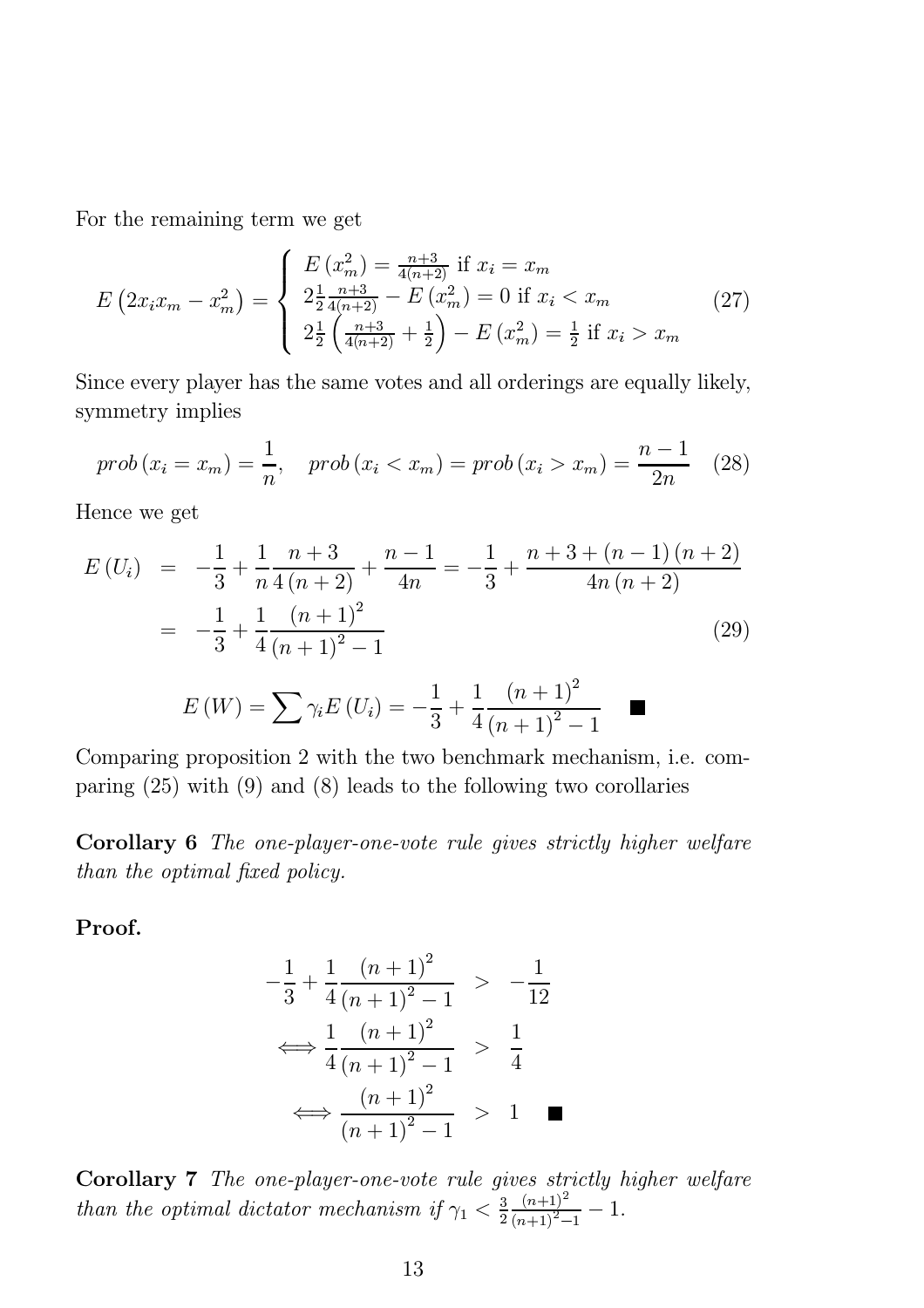Proof.

$$
-\frac{1}{3} + \frac{1}{4} \frac{(n+1)^2}{(n+1)^2 - 1} > -\frac{1}{6} (1 - \gamma_1)
$$
  

$$
\iff 1 - \gamma_1 > 2 - \frac{3}{2} \frac{(n+1)^2}{(n+1)^2 - 1}
$$
  

$$
\iff \gamma_1 < \frac{3}{2} \frac{(n+1)^2}{(n+1)^2 - 1} - 1 \quad \blacksquare
$$

Now I turn to the more general case where the players might have different votes. Since there are far more permutations  $(n!)$  than possible coalitions  $(2^{n}-1)$ , it is convenient to determine expected utility not over permutations but over coalitions. To see this point, consider one ordering where player  $i$  is the median voter. Denote<sup>10</sup>

$$
S\backslash i = \{j \mid x_j < x_i\}, \quad N\backslash S = \{k \mid x_k > x_i\}.
$$

From equations  $(19) - (21)$  we know that for computing the conditional expected utility the ordering among the players 'left' of player  $i$  as well of those 'right' of player i do not matter. Thus there are  $(s-1)!(n-s)!$ permutations that have an identical effect on the expected welfare. Moreover, recall that under  $(A1)$  all of the *n*! permutations are equally likely. Finally, we have from (11) that  $x_i = x_m \Rightarrow v(S) - v(S \setminus i) = 1$ . With these preliminary results in mind, expected welfare of a committee is given by the following formula

**Proposition 8** In a committee fulfilling A1, A2, A3 and  $(16)$ , expected social welfare is given by

$$
E(W) = -\frac{1}{3} + \sum_{i \in N} \sum_{S \ni i} [v(S) - v(S \setminus i)] \qquad (30)
$$

$$
\left[ \frac{(s+1)!(n-s)!}{(n+2)!} \gamma_i + \frac{s!(n-s)!}{(n+1)!} (1 - \gamma_s) \right]
$$

where  $\gamma_s = \sum_{i \in S} \gamma_i$ 

<sup>10</sup>Note that the events  $x_j = x_i$  and  $x_k = x_i$  have zero probability.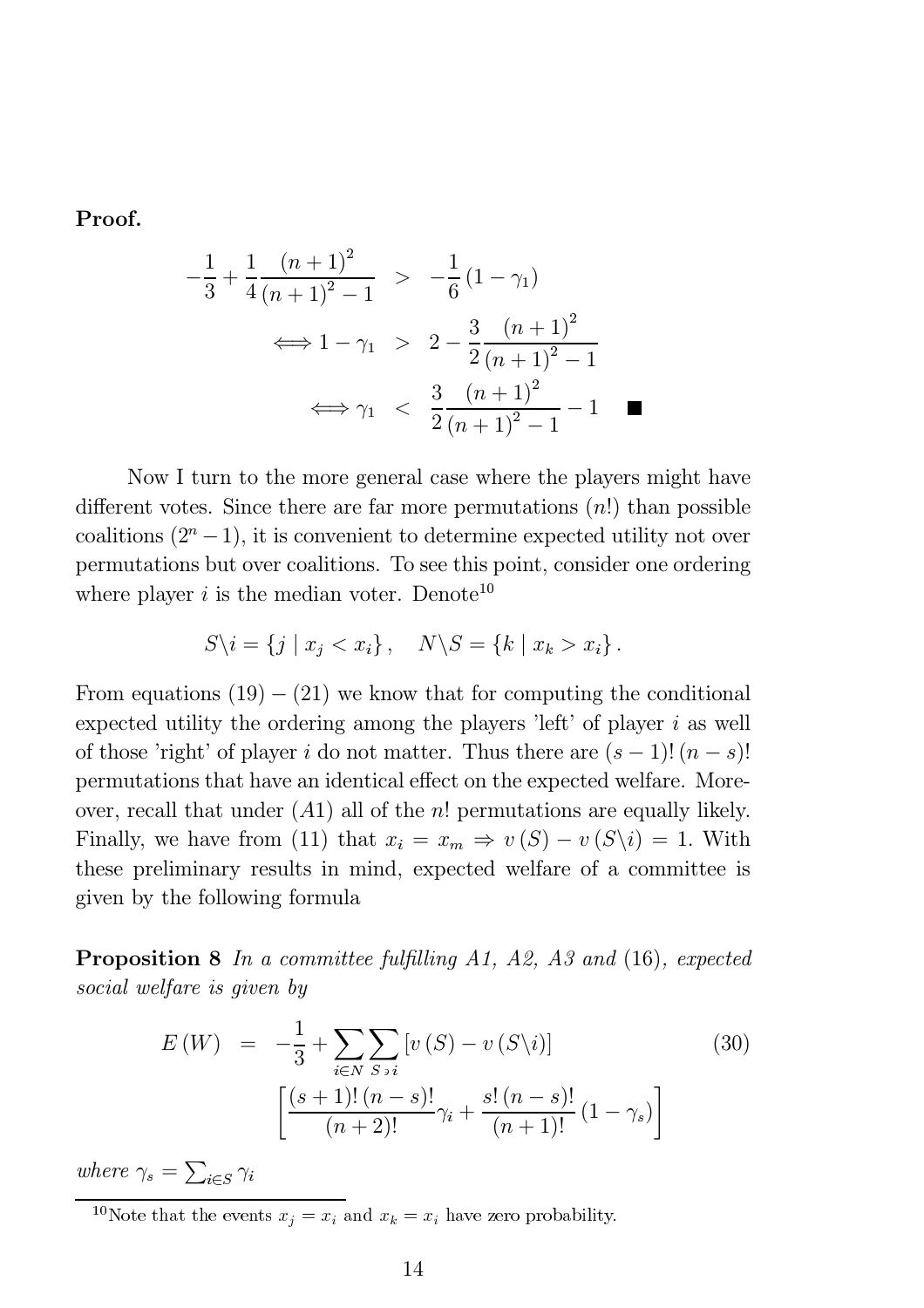Proof. 1. We have

$$
E(x_i^2) = \int_0^1 x^2 dx = \frac{1}{3}.
$$
 (31)

2. For the expected value of the squared median decision we have

$$
E\left(x_{m}^{2}\right) = \sum_{i \in N} \sum_{S \ni i} \left[ v\left(S\right) - v\left(S\backslash i\right) \right] \frac{(s+1)!(n-s)!}{(n+2)!} \tag{32}
$$

3. The influence of a median on the terms  $2E(x_ix_m)$  is

$$
2\sum_{S \ni i} \left[ v(S) - v(S\backslash i) \right] \left[ \frac{(s+1)!(n-s)!}{(n+2)!} 1 + \frac{1}{2} \frac{(s+1)!(n-s)!}{(n+2)!} (s-1) + \frac{1}{2} \left( \frac{(s+1)!(n-s)!}{(n+2)!} + \frac{s!(n-s)!}{(n+1)!} \right) (n-s) \right]
$$
(33)

The first term within the last brackets gives the impact on the welfare of the median himself, the second term the impact on other players in S and the last term the impact on players outside  $S$ .

Combining these three expressions and multiplying them with the social welfare weights gives

$$
E(W) = -\frac{1}{3} + \sum_{i \in N} \sum_{S \ni i} [v(S) - v(S \setminus i)]
$$
  
\n
$$
\left[ \frac{(s+1)!(n-s)!}{(n+2)!} (-1 + 2\gamma_i + \gamma_s - \gamma_i + 1 - \gamma_s) \right]
$$
  
\n
$$
+ \frac{s!(n-s)!}{(n+1)!} (1 - \gamma_s)
$$
  
\n
$$
= -\frac{1}{3} + \sum_{i \in N} \sum_{S \ni i} [v(S) - v(S \setminus i)]
$$
  
\n
$$
\left[ \frac{(s+1)!(n-s)!}{(n+2)!} \gamma_i + \frac{s!(n-s)!}{(n+1)!} (1 - \gamma_s) \right]
$$
\n(35)

Using an indicator function for the membership of a player in a coalition, i.e.

$$
I_{i,S} = \begin{cases} 1 & \text{if } i \in S \\ 0 & \text{if } i \notin S \end{cases}
$$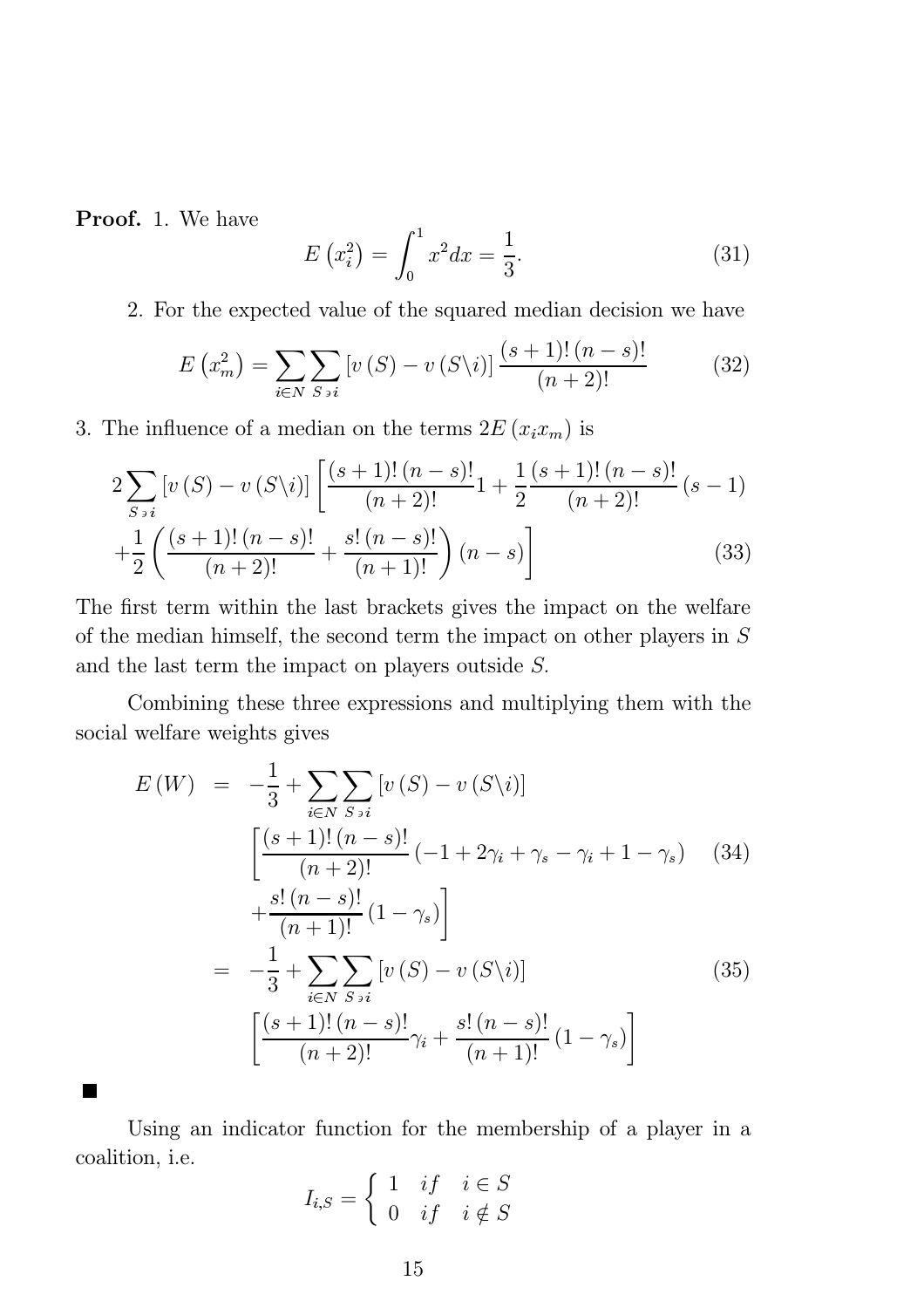and rearranging terms gives the following expression for the expected utility of an individual player:

$$
E(U_i) = -\frac{1}{3} + \sum_{S \ni i} [v(S) - v(S \setminus i)] \frac{(s+1)!(n-s)!}{(n+2)!} + \sum_{j \neq i} \sum_{S \ni j} [v(S) - v(S \setminus j)] (1 - I_{i,S}) \frac{s!(n-s)!}{(n+1)!}
$$
(36)

Formula  $(36)$  illustrates clearly why power indices  $(PI)$  are insufficient to measure the welfare effects of these kind of models. In any stochastic game where all permutations of ordered preferences are equally likely, the Shapley-Shubik (1954) index of a voting game gives the probability that a player can enforce his preferred policy in the voting game.<sup>11</sup> Formally, the Shapley-Shubik value  $\phi_i$  is given by

$$
\phi_i = \sum_{S \ni i} \left[ v(S) - v(S \setminus i) \right] \frac{(s-1)! \, (n-s)!}{n!} \tag{37}
$$

The comparison between (36) and (37) shows, that the Shapley-Shubik value does not give the right effect of the decision of the median on himself and neglects the effects on the other players. The fact that other people receive nothing from the median decision, illustrates that the Shapley-Shubik index might be appropriate for voting over private goods, but not for voting over public goods like policies. $^{12}$ 

# 5 Optimal Voting Games

In this section the conditions for a welfare optimal voting game are derived. Since the attention is restricted to the simple majority rule, we have to maximize  $E(W)$  with respect to the votes. Formally, optimal

 $11$ See e.g. Owen (1995).

 $12$ For an early critic why standard PI are insufficient for decisions on public-goods see Barry (1980).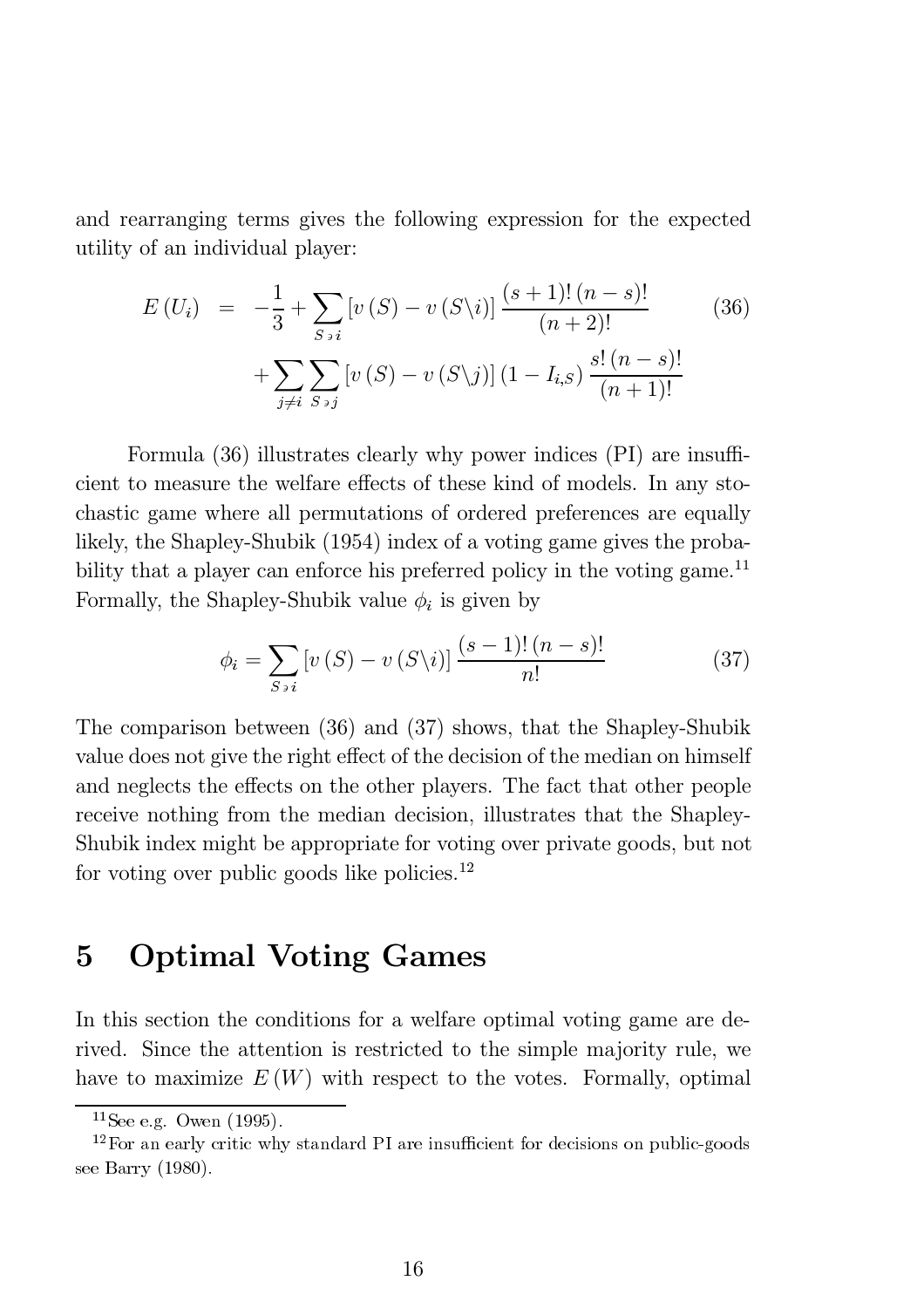voting games are here defined as the solution of the following maximization problem

$$
\max_{(d,\mathbf{w})} E\left(W\right) = -\frac{1}{3} + \sum_{i \in N} \sum_{S|i} \left[ v\left(S\right) - v\left(S\backslash i\right) \right] \tag{38}
$$
\n
$$
\left[ \frac{(s+1)!\left(n-s\right)!}{(n+2)!} \gamma_i + \frac{s!\left(n-s\right)!}{(n+1)!} \left(1 - \gamma_s\right) \right]
$$
\ns.t. 
$$
\left( v\left(S\right) = 1 \right) \iff \left( v\left(N\backslash S\right) = 0 \right)
$$

I consider first the case in which each member of the committee has equal weight in the SWF. Starting with the case that  $n$  is odd, the following proposition shows that the very simple one-player-one-vote rule is welfare maximizing.

**Proposition 9** The vote allocation  $w_i = 1$   $\forall i$  and  $d = \frac{n+1}{2}$  maximizes the expected welfare in a committee fulfilling  $A1, A2, A3$  and (16) if n is odd and  $\gamma_i = \frac{1}{n}$   $\forall i.$ 

**Proof.** With  $\gamma_i = \frac{1}{n}$  equation (30) becomes

$$
E(W) = -\frac{1}{3} + \sum_{i \in N} \sum_{S \ni i} [v(S) - v(S \setminus i)]
$$

$$
\left[ \frac{(s+1)!(n-s)!}{(n+2)!} \frac{1}{n} + \frac{s!(n-s)!}{(n+1)!} \left( \frac{n-s}{n} \right) \right]
$$

Hence expected welfare depends only on the size of coalitions. Equivalently, expected welfare in any ordering of the players according to their preferences is determined by the position of the median. This implies that, if possible, all coalitions where  $v(S) - v(S \setminus i) = 1$ , i.e. all MWC, have the same size in the optimal vote allocation. From the fact that the Shapley Shubik index sums up to 1 we get immediately that then

$$
\sum_{i \in N} \sum_{S \ni i} \left[ v(S) - v(S \setminus i) \right] = \frac{n!}{(s-1)!(n-s)!}
$$

Hence the problem (38) reduces to

$$
\max_{s} \frac{n!}{(s-1)!(n-s)!} \left[ \frac{(s+1)!(n-s)!}{(n+2)!} \frac{1}{n} + \frac{s!(n-s)!}{(n+1)!} \left( \frac{n-s}{n} \right) \right]
$$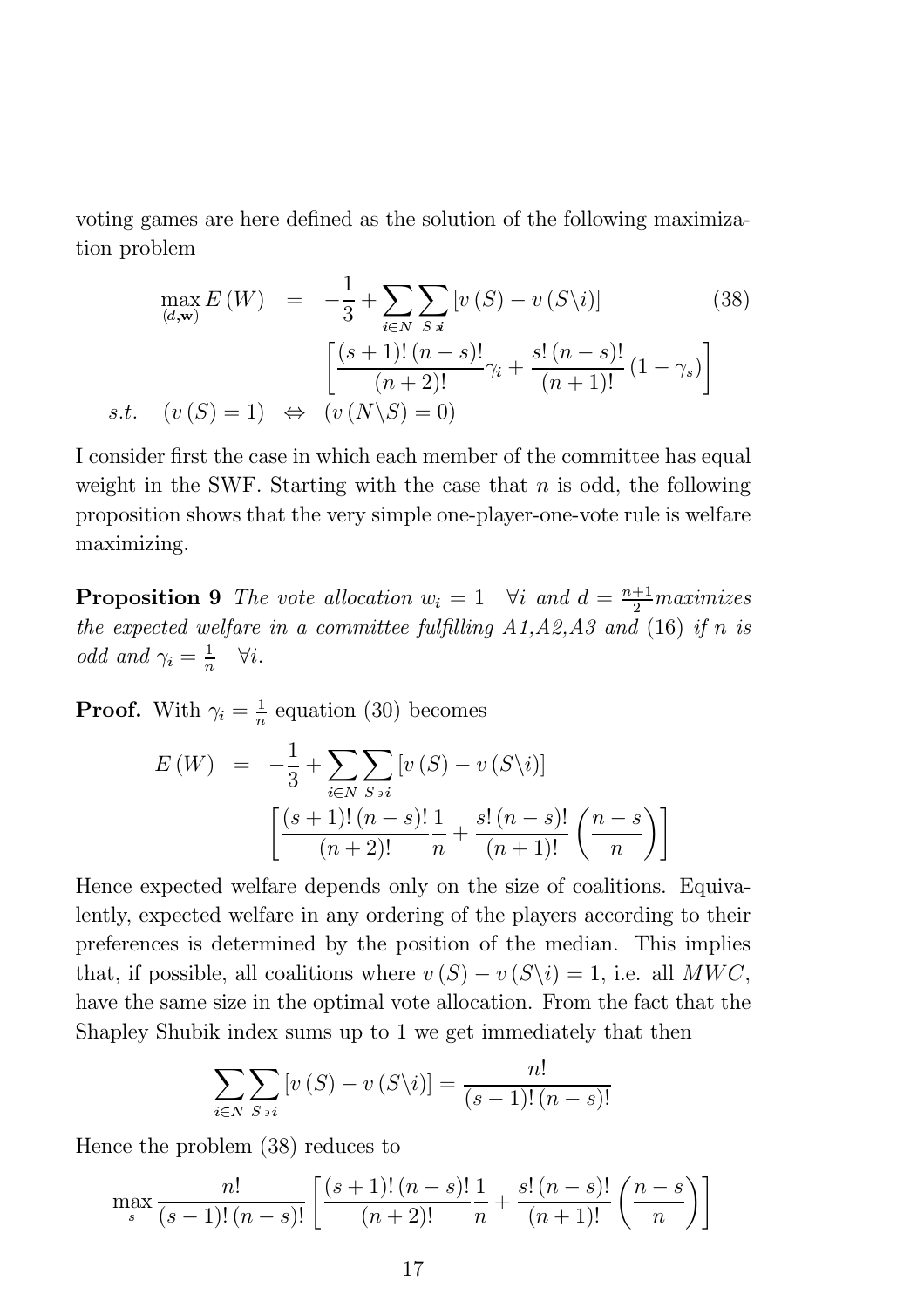or even simpler

$$
\max_{s} s(s+1) + s(n-s)(n+2)
$$
 (39)

The FOC of this problem<sup>13</sup> is

$$
s^* = \frac{n+1}{2}
$$

The voting game  $\left(\frac{n+1}{2}; 1\right)$  obviously guarantees that all MWC have exactly  $\frac{n+1}{2}$  members.

The proof leads immediately to a complete characterization of all optimal vote allocations for the case in which  $n$  is odd.

Corollary 10 All optimal voting games in a committee in which n is odd and  $\gamma_i = \frac{1}{n}$   $\forall i$  and that fulfills A1, A2, A3 and (16) have the same coalitional function as  $v\left[\frac{n+1}{2};\mathbf{1}\right]$ .

The proof of proposition 4 leads as well to the characterization of all optimal voting games for the case that  $n$  is even. Since in this case the expression (39) is minimized at  $s = \frac{n}{2}$  and  $s = \frac{n}{2} + 1$ , optimal voting games are characterized by the following corollary

**Corollary 11** In all optimal voting games in a committee fulfilling  $A1$ , A2, A3 and (16) with n even and  $\gamma_i = \frac{1}{n}$  all MWC are of size  $s = \frac{n}{2}$  or  $s = \frac{n}{2} + 1.$ 

The case of different weights in the SWF is analytically much more difficult to solve. The problem is that expected social welfare is neither continuous nor monotonic in the voting weights. For small  $n$  a complete characterization can be given, but for larger  $n$  the solution has to be found numerically. For simplicity I focus in the following on the case in which  $n$  is odd.

First insights can be found by checking the optimality of the benchmark cases. We know from corollary 1 that the fixed policy mechanism is never optimal since the one-player-one vote rule leads to higher welfare. Comparing (30) with (8) leads to the following corollary.

 $13$ Since the function is concave in s, the second order condition is fulfilled as well.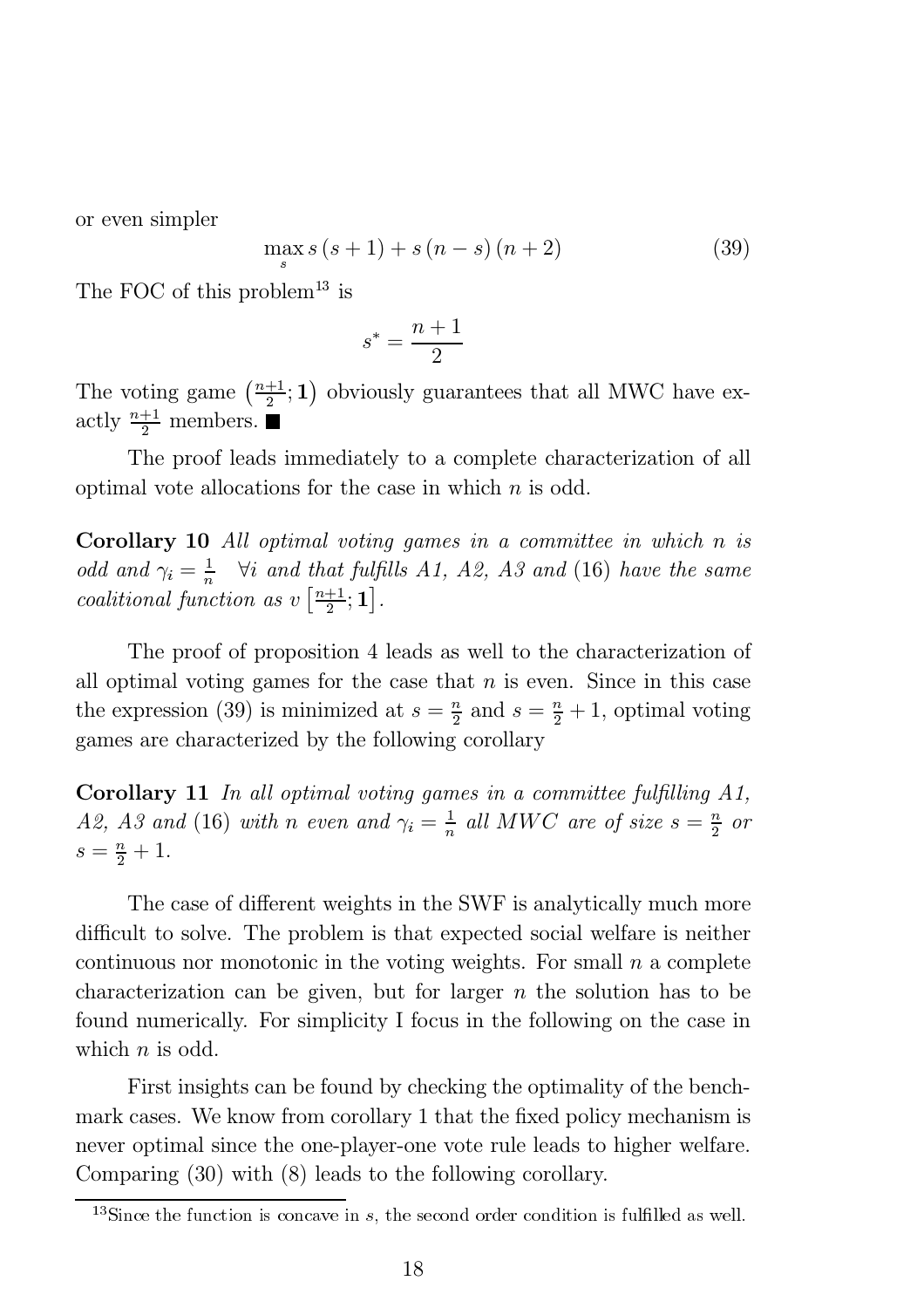**Corollary 12** A sufficient condition for a dictator mechanism to be sub*optimal is*  $\gamma_1 < \frac{n}{n+2}$ .

#### **Proof.** See appendix.  $\blacksquare$

Further interesting results can be found by a complete characterization of all possible different values of (30) for a small number of players. The appendix gives a complete treatment for the case that  $n = 5$  and d is the simple majority rule. Consider e.g. the following social welfare weights:  $\gamma^e = (0.48, 0.26, 0.26, 0, 0)$ , i.e. player 4 and 5 do not count for social welfare. In this case the vote allocation  $\mathbf{w}^5 = (3, 2, 2, 1, 1)$  leads to a value of  $E(W) = -0.065$  which is higher than for any possible vote allocation that assign no votes to players  $4$  and  $5.^{14}$  To see this point, assume that player 2 and 3 want a policy close to zero and player 1 wants a policy close to 1. If player 4 and 5 prefer a policy around  $\frac{1}{2}$ , the chosen policy with the vote allocation  $\mathbf{w}^5$  is much closer to the joint optimal policy than the equilibrium policy in voting games where  $w_4 = w_5 = 0$ . Obviously, there are realizations where the inclusion of player 4 and 5 in the committee is actually welfare reducing. This happens e.g. if

$$
x_4 = x_5 = 0
$$
,  $x_2 = \frac{1}{4}$ ,  $x_1 = \frac{1}{2}$ ,  $x_2 = \frac{3}{4}$ .

If player 4 and 5 have no votes the equilibrium policy would be close to the joint optimum. The vote allocation  $\mathbf{w}^5$ , however, leads to the suboptimal policy  $x = \frac{1}{4}$ . But for the social welfare weights  $\gamma^e$  the welfare reducing effects of the vote allocation  $\mathbf{w}^5$  are ex-ante smaller than the welfare improving effects. The conclusion from this example is that there exist committees where it is welfare improving to include players that have no weights in the SWF since they might help to moderate policies.

For large committees it becomes tedious to compute all possible values of  $E(W)$ . Thus the optimal solution can be better found by applying an appropriate search algorithm. As mentioned above, the problem is that  $E(W)$  is neither continuous nor monotonic in the voting weights or 14The game  $v(51; 48; 26; 26) = v(2; 1, 1, 1)$  gives  $E(W) = -0.0667$  and the dictator

<sup>&</sup>lt;sup>14</sup>The game  $v(51; 48, 26, 26) = v(2; 1, 1, 1)$  gives  $E(W) = -0.0667$  and the dictator mechanism gives  $E(W) = -0.0866$ .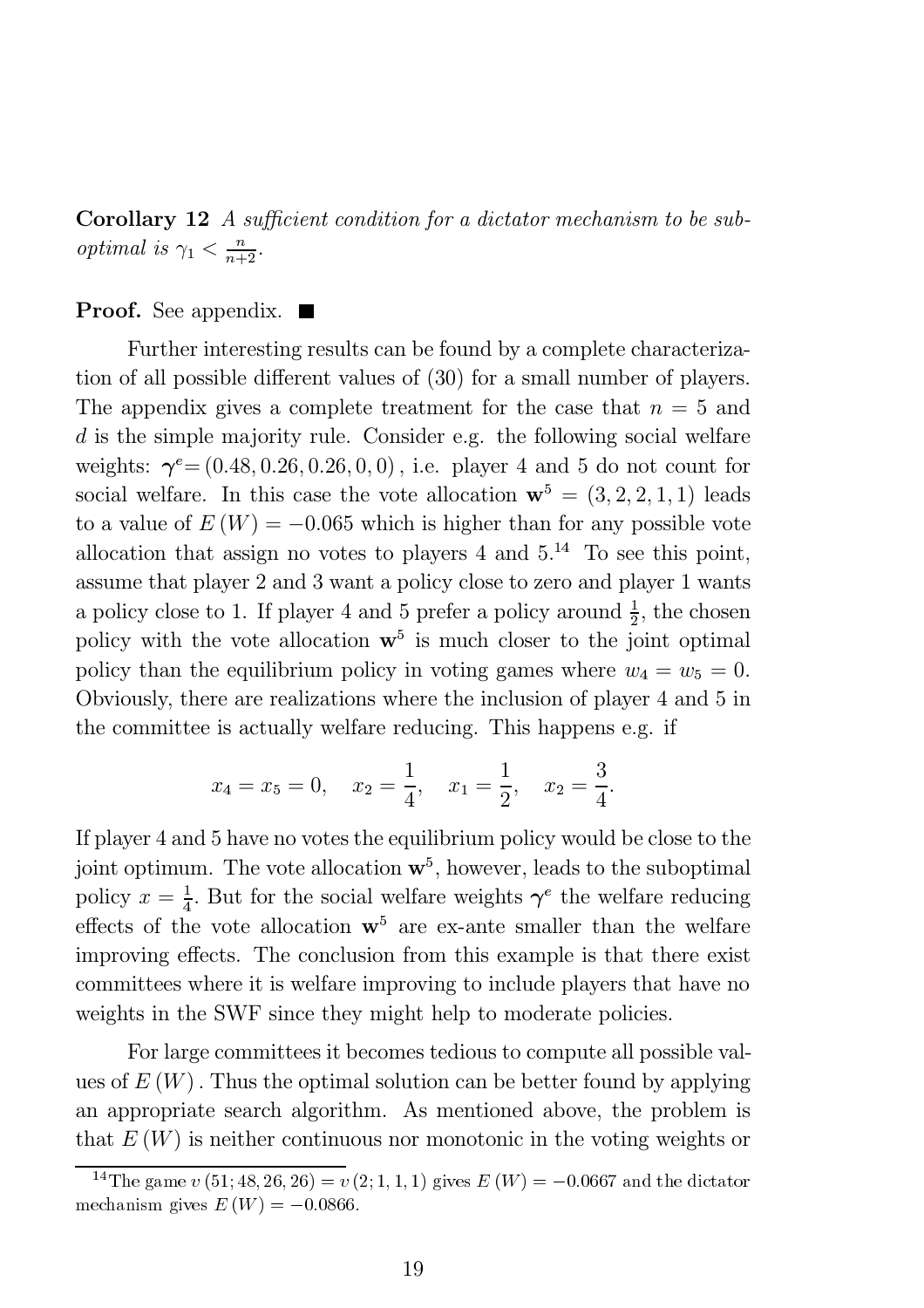the decision rule. In order to avoid that one finds only local maxima of  $E(W)$ , the use of multistage algorithms that use many starting points should deliver the solution of the welfare maximization problem. As an illustration, regard the 11-player committee with social welfare weights given as

 $\gamma = (0.312, 0.213, 0.186, 0.11, 0.056, 0.037, 0.031, 0.025, 0.018, 0.011, 0.002)$ 

This example characterizes the ECB-Council of the future European Monetary Union consisting of Germany, France, Italy, Spain, Netherlands, Belgium, Austria, Portugal, Finland, Ireland and Luxembourg. The weights in the SWF are the importance measures as they are laid down in the Maastricht treaty.<sup>15</sup> The optimal vote allocation that I could find is

$$
\mathbf{w} = (414, 318, 291, 203, 127, 122, 115, 115, 99, 87, 68)
$$

The relative votes in this allocation are

$$
\frac{\mathbf{w}}{\sum w_i} = (0.211, 0.162, 0.149, 0.104, 0.065, 0.062, 0.059, 0.059, 0.051, 0.044, 0.035)
$$

The optimal vote allocation lies somehow in between the one-playerone-vote rule and the rule  $w = \gamma$ .<sup>16</sup> Hence one might conclude from this example that in the solution to the welfare maximization problem differences in the welfare weights should be only partially taken into account. Moreover, it is apparent that Luxembourg has a remarkable influence in the voting game even though its influence on welfare is quasi negligible. This indicates that there are potential benefits of including players with weights in the SWF of zero (or almost zero) not only in small but as well in larger committees.

<sup>15</sup>See Brueckner (1997) for a model of voting and bargaining over monetary policy in the ECB with public information of preferences.

<sup>16</sup>If one considers the Shapley-Shubik values of this game, we get

 $\phi = (0.235, 0.164, 0.154, 0.101, 0.056, 0.056, 0.051, 0.051, 0.048, 0.041, 0.041)$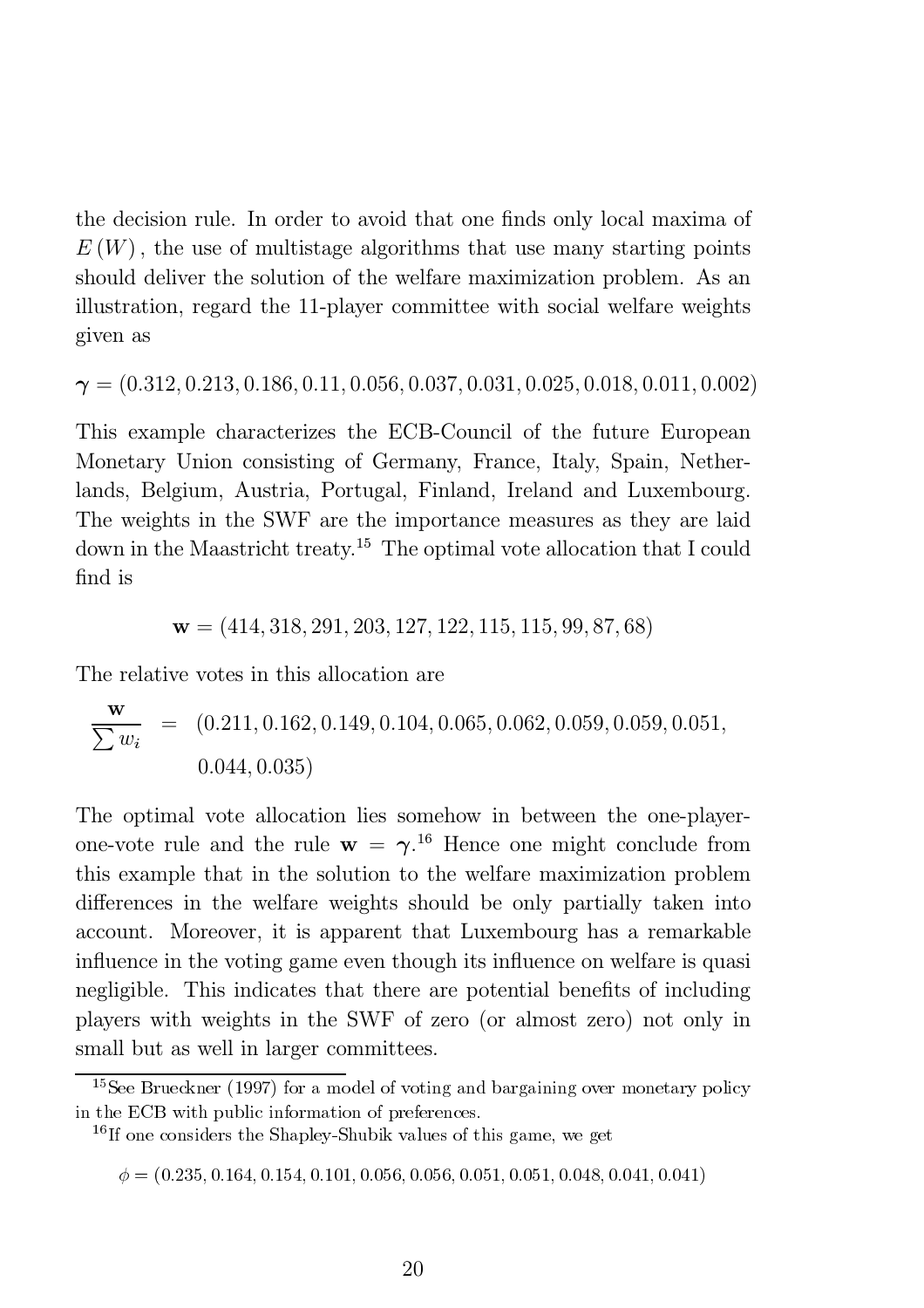# 6 Conclusion

In this paper it was shown that the expected welfare of a committee where players with diverging interests decide on jointly binding policies can be expressed in a simple formula. It was shown that with an equally weighted social welfare function the simple one-player-one-vote rule is optimal. Hence the question of optimal mechanism design has an easy solution in this case. For unequal welfare weights the problem becomes more complicated but a numerical solution can always be provided. Moreover, it was shown that it is optimal in some cases to include players in a committee whose weight in the SWF is negligible or even zero. The analysis in this paper should not only lead to new insights for an understanding of existing committees but may help as well for the design of new committees.

As in many voting models, the assumption of single-peaked preferences is probably the most restrictive. Many committees, most notably parliaments and the EU Council, decide about many policies that might not correctly characterized by (multidimensional) single-peakness of preferences. By bundling many decisions, these committees could eventually moderate conflicts more effectively. But due to the problems arising from bargaining costs and private information, jointly optimal policies are still likely to be not feasible. Hence it remains an interesting theoretical and empirical question whether a system of many (small) independent committees deciding each on single issues or a system of one central committee leads to socially more preferable policies.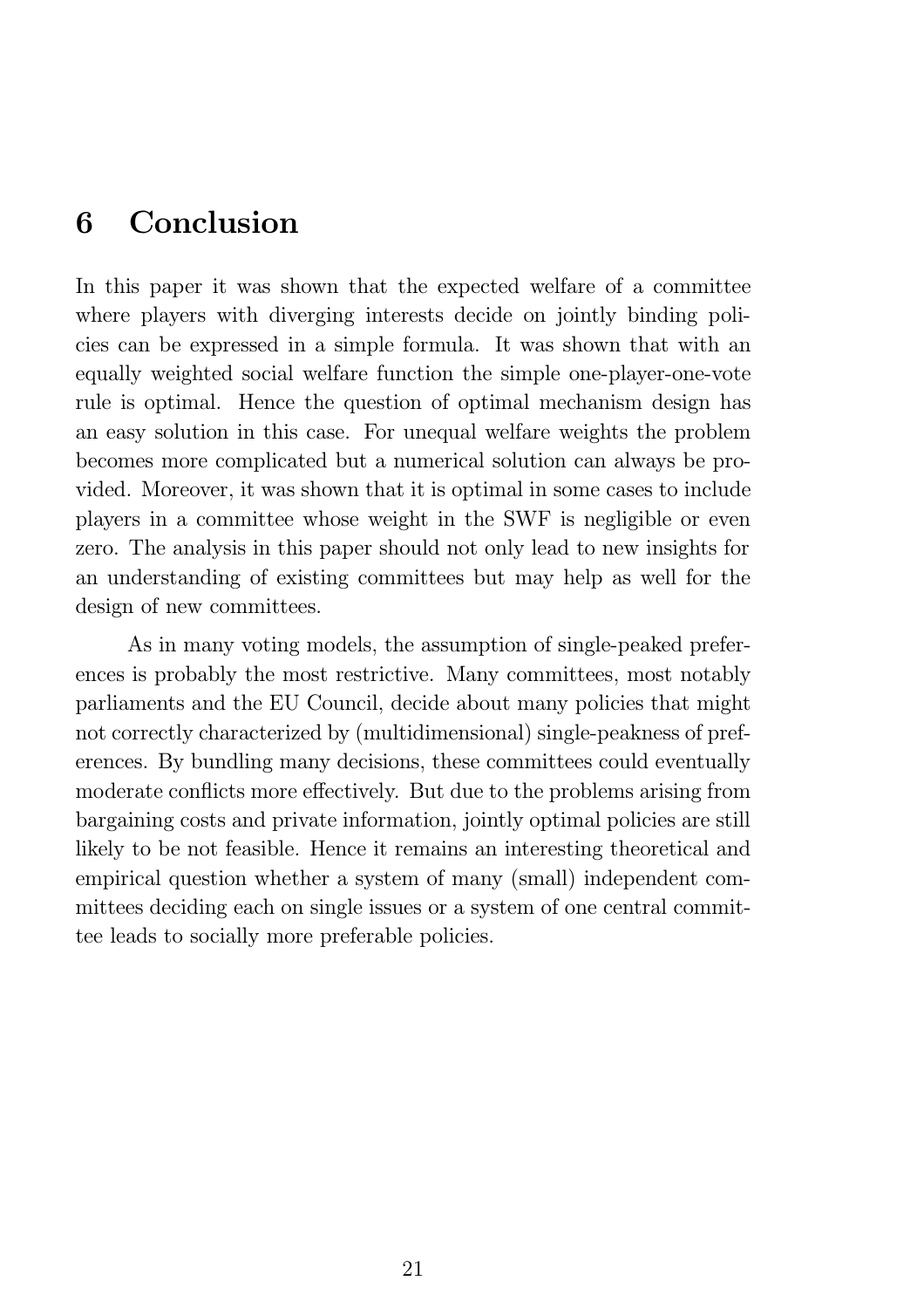# A Proofs

### Proof of Proposition 1

This proof is basically a combination of the proof of the median voter theorem and the proof of stationary subgame perfect equilibrium in n-player bargaining games with random proposers (see e.g. Winter (1992) for the latter).

**Proof.** First I define the median voter. Denote the set of players with preferences 'left' resp. 'right' of player  $i$  with

$$
L_i = \{ j \mid x_j \le x_i, \quad j \ne i \}, \quad R_i = \{ j \mid x_j \ge x_i, \quad j \ne i \}
$$

The median  $m$  is the player  $i$  who fulfills the condition

$$
\left(\sum_{j\in L_i} w_j < d\right) \land \left(\sum_{j\in R_i} w_j < d\right) \tag{40}
$$

Then, note that in any stationary equilibrium the final decision is made in the first voting round, since delay is costly. Next I show that the only policy that can be implemented in equilibrium is  $x_m$ .

$$
\forall i \in \{L_m \cup m\} : x_m \geq \hat{x} \quad \text{if} \quad x_m < \hat{x} \n(w_{L_m} + w_m > d) \Rightarrow (x \leq x_m)
$$
\n
$$
(41)
$$

$$
\forall i \in \{R_m \cup m\} : x_m \geq \hat{x} \quad \text{if} \quad x_m > \hat{x}
$$

 $(w_{R_m} + w_m > d) \Rightarrow (x \ge x_m)$  (42)

$$
([41] \wedge [42]) \Rightarrow x = x_m \tag{43}
$$

Since  $x_m$  is the unique equilibrium policy, proposing this policy is a strictly dominating strategy for every player, i.e.  $x_i^p = x_m \quad \forall i$ .

For determining the voting strategies  $a_i(x^p)$ , I consider first the strategies in equilibrium, i.e.  $a_i(x_m)$ . It is easy to see that  $a_i(x_m)=1$ is a weakly dominating strategy for all players. If

$$
\left(\sum_{j\neq i} a_j (x_m) w_j < d\right) \wedge \left(\sum_{j\neq i} a_j (x_m) w_j + w_i \geq d\right), \tag{44}
$$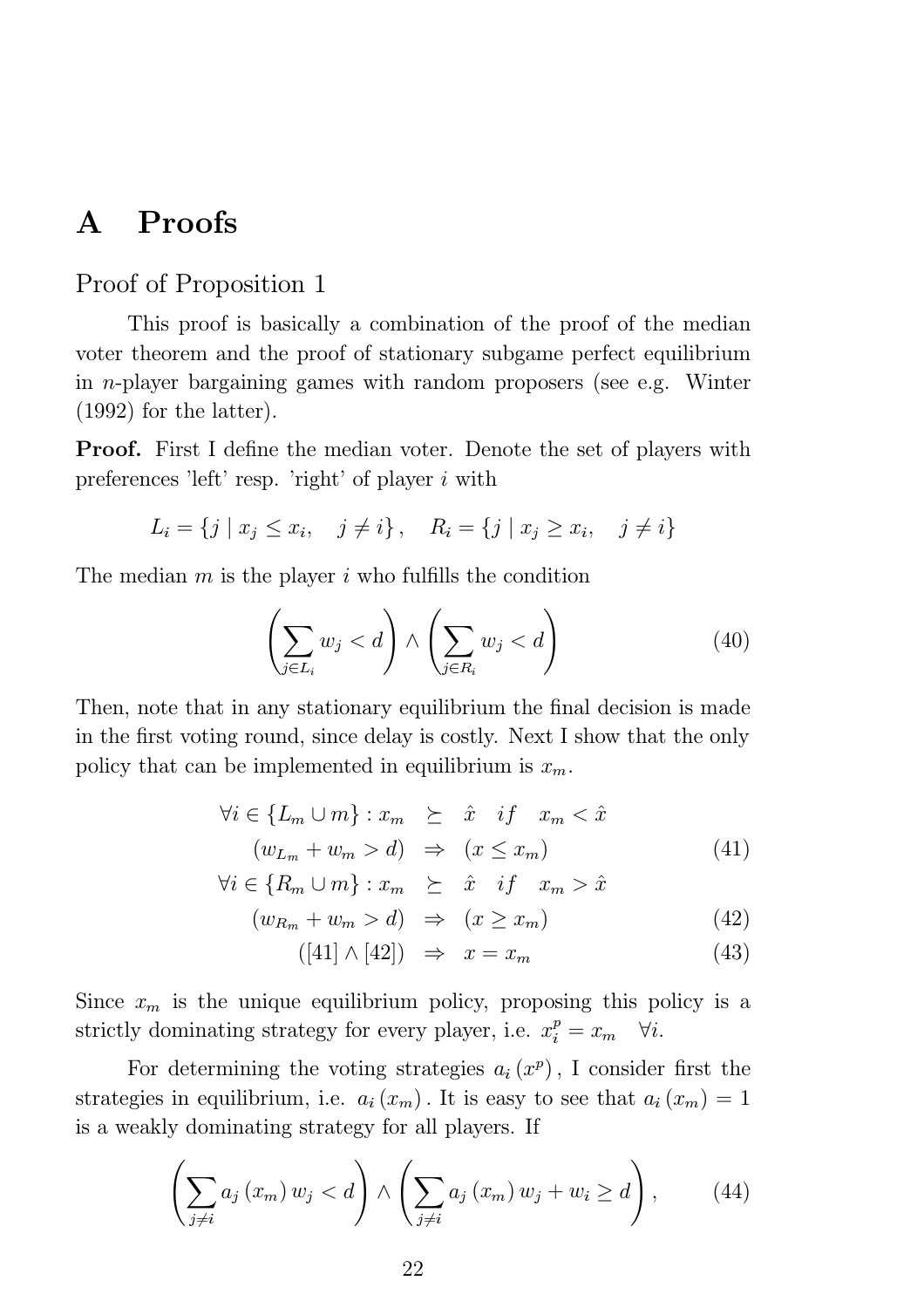$a_i(x_m) = 1$  leads to a strictly higher payoff for player *i*. For all strategies of the other players that do not fulfill  $(44)$ , both (pure) voting strategies result in the same pay-offs. Hence in any trembling-hand perfect equilibrium we must have  $a_i(x_m)=1 \quad \forall i.$  To complete the characterization of the voting stage, it remains to determine the out of equilibrium voting strategies  $a_i(x^p)$ . Since every player accepts votes 'yes for  $x^p = x_m$ , subgame perfectness requires that he votes 'yes' for all proposals that give him at least the same utility. Conversely, he votes 'no' when  $x^p$  gives him a lower pay-off than the equilibrium policy.

Finally, it remains to proof that announcing the preferred policy is the unique perfect equilibrium in the announcement stage. It is straightforward to show that  $x_i^a = x_i$  is a weakly dominating strategy. In case i is the median voter,  $x_m^a = x_m$  is the unique best response given the equilibrium strategies in the following subgames. If  $i$  is not the median voter, there are two possible cases. Suppose (without loss of generality), that  $x_i < x_m$ . Any  $x_i^a < x_m$  does not affect the following stages in the game. Any  $x_i^a > x_m$  moves the (announced) median position to the right and leads to a strictly lower pay-off for player  $i$ . Since the announcements are made simultaneously,  $x_i^a = x_i$  is the only trembling hand perfect equilibrium strategy in the first stage.  $\blacksquare$ 

### Example for multiplicity with supra-majority rule

Consider a committee with three players that decide by unanimity, i.e.  $N = 3$ ,  $\mathbf{w} = (1, 1, 1)$ ,  $d = 3$ . For the status-quo policy assume  $x_q = 0$ . Take the realizations

$$
x_1 = \frac{1}{3}
$$
,  $x_2 = \frac{1}{2}$ ,  $x_3 = \frac{3}{4}$ .

Any policy  $x \in \left[\frac{1}{3}, \frac{2}{3}\right]$  can be supported in a stationary perfect equilibrium. First note that  $x > \frac{2}{3}$  cannot be an equilibrium since player 1 would be worse off than in the status-quo. Secondly,  $x < \frac{1}{3}$  cannot be an equilibrium either since all players prefer a policy  $x = \frac{1}{3}$ . If player 1 uses in the second stage the stationary strategy

$$
a_1(x^p) = \begin{cases} 1 & if & \left|\frac{1}{3} - x^p\right| \le 0\\ 0 & if & \left|\frac{1}{3} - x^p\right| > 0 \end{cases}
$$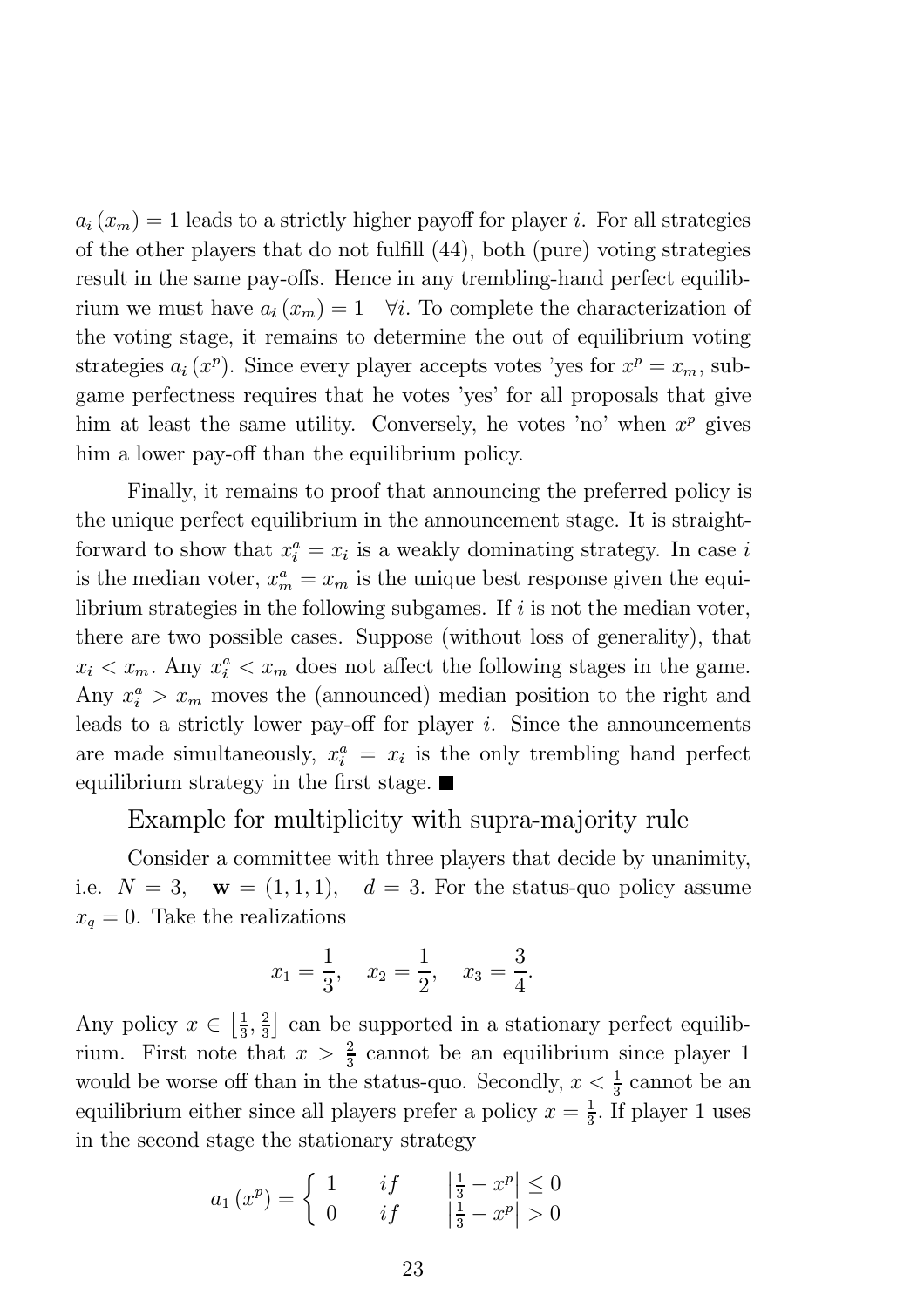proposing and accepting the policy  $x^p = \frac{1}{3}$  is the best response of player 2 and 3. Hence  $x = \frac{1}{3}$  is an equilibrium policy. On the other hand, if player 3 uses in the second stage the stationary strategy

$$
a_3(x^p) = \begin{cases} 1 & if & \left|\frac{3}{4} - x^p\right| \le \frac{1}{12} \\ 0 & if & \left|\frac{3}{4} - x^p\right| > \frac{1}{12} \end{cases}
$$

all players propose and accept the equilibrium policy  $x = \frac{2}{3}$ . With the same kind argument it can be shown that all policies  $x \in \left[\frac{1}{3}, \frac{2}{3}\right]$  can be equilibrium policies.

### Proof of Corollary 4

**Proof.** Take the difference between  $(8)$  and  $(30)$  for a voting game where player 1 forms a winning coalition with any other single player, formally  $v(\{1,i\})=1 \quad \forall i \neq 1.$  The difference can be written as

$$
dv = (1 - \gamma_1) \left[ \frac{3! (n-2)!}{(n+2)!} + \frac{(n-2) \cdot 2! (n-2)!}{(n+1)!} + \frac{n! \cdot 1!}{(n+2)!} \right] + \gamma_1 \frac{(n-1) \cdot 1! (n-1)!}{(n+1)!} - \gamma_1 \left[ \frac{2! (n-1)!}{(n+2)!} + \frac{(n+1)! \cdot 0!}{(n+2)!} \right] - (1 - \gamma_1) \frac{1! (n-1)!}{(n+1)!}
$$

Simplification shows that

$$
dv > 0
$$
  
\n
$$
\Leftrightarrow 2n^2 - 2n > \gamma_1 (2n^2 + 2n - 4)
$$
  
\n
$$
\Leftrightarrow \gamma_1 < \frac{n}{n+2}
$$

### Welfare in a 5-player committee

For the case that  $n = 5$  and d is the simple majority without possibility of a tie, there are only 6 different voting games when the votes are (weakly) ordered according to the social welfare weights  $\gamma_i$ . They can be described by the following six vote vectors

$$
\mathbf{w}^{1} = (3, 3, 3, 0, 0), \mathbf{w}^{2} = (3, 1, 1, 1, 1), \mathbf{w}^{3} = (2, 2, 1, 1, 1)
$$
  

$$
\mathbf{w}^{4} = (3, 2, 2, 2, 0), \mathbf{w}^{5} = (3, 2, 2, 1, 1), \mathbf{w}^{6} = (1, 1, 1, 1, 1).
$$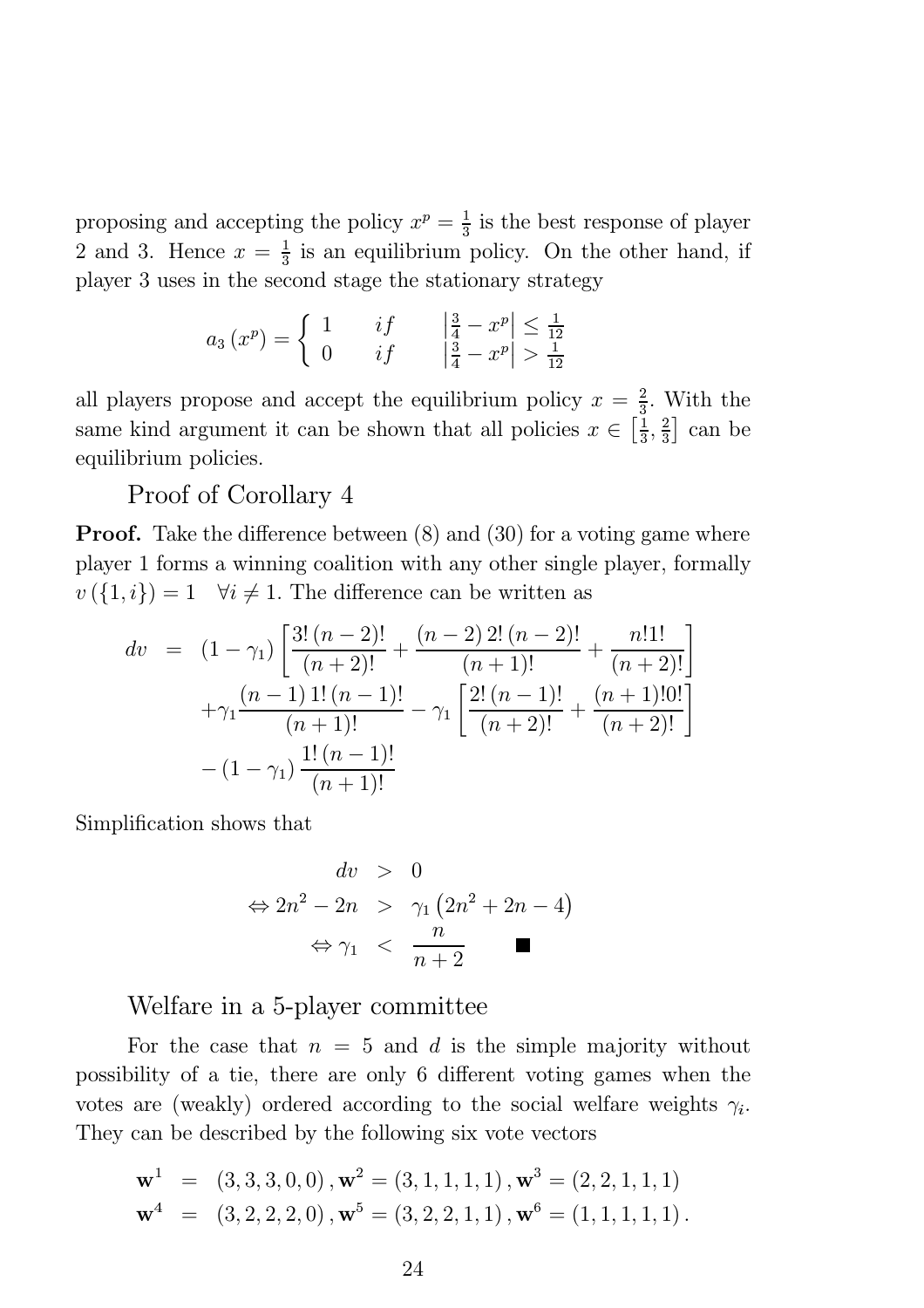These vote allocations lead to the following values for period 0 welfare.

$$
W_0^1 = -\frac{1}{3} + \frac{1}{420} (112\gamma_1 + 112\gamma_2 + 112\gamma_3 + 84\gamma_4 + 84\gamma_5)
$$
  
\n
$$
W_0^2 = -\frac{1}{3} + \frac{1}{420} (132\gamma_1 + 90\gamma_2 + 90\gamma_3 + 90\gamma_4 + 90\gamma_5)
$$
  
\n
$$
W_0^3 = -\frac{1}{3} + \frac{1}{420} (114\gamma_1 + 114\gamma_2 + 100\gamma_3 + 100\gamma_4 + 100\gamma_5)
$$
  
\n
$$
W_0^4 = -\frac{1}{3} + \frac{1}{420} (126\gamma_1 + 98\gamma_2 + 98\gamma_3 + 98\gamma_4 + 84\gamma_5)
$$
  
\n
$$
W_0^5 = -\frac{1}{3} + \frac{1}{420} (120\gamma_1 + 106\gamma_2 + 106\gamma_3 + 92\gamma_4 + 92\gamma_5)
$$
  
\n
$$
W_0^6 = -\frac{1}{3} + \frac{1}{420} (108\gamma_1 + 108\gamma_2 + 108\gamma_3 + 108\gamma_4 + 108\gamma_5)
$$

# B References

Barbera, Salvador, Faruk Gul and Ennio Stacchetti (1993) , "Generalized Median Voter Schemes", Econometrica 61, 262-289.

Barry, Brian (1980), "Is it better to be Powerful or Lucky?", Political Studies 28, 183-194 and 338-352.

Brueckner, Matthias (1997), "Voting and Decisions in the ECB", EUI Working Paper ECO 97/29.

Ching, Stephen (1997), "Strategy-Proofness and 'Median Voters"', International Journal of Game Theory 26, 473-490.

Enelow, J.M. and M.J. Hinich (1984), The Spatial Theory of Voting, Cambridge University Press, Cambridge.

Miller, Nicholas R. (1995), Committee, Agendas, and Voting, harwood academic publishers, Chur.

Mood, Alexander M, Franklin A. Graybill and Duane C. Boes (1974), Introduction to the Theory of Statistics, 3rd edition, McGraw-Hill, Singapore.